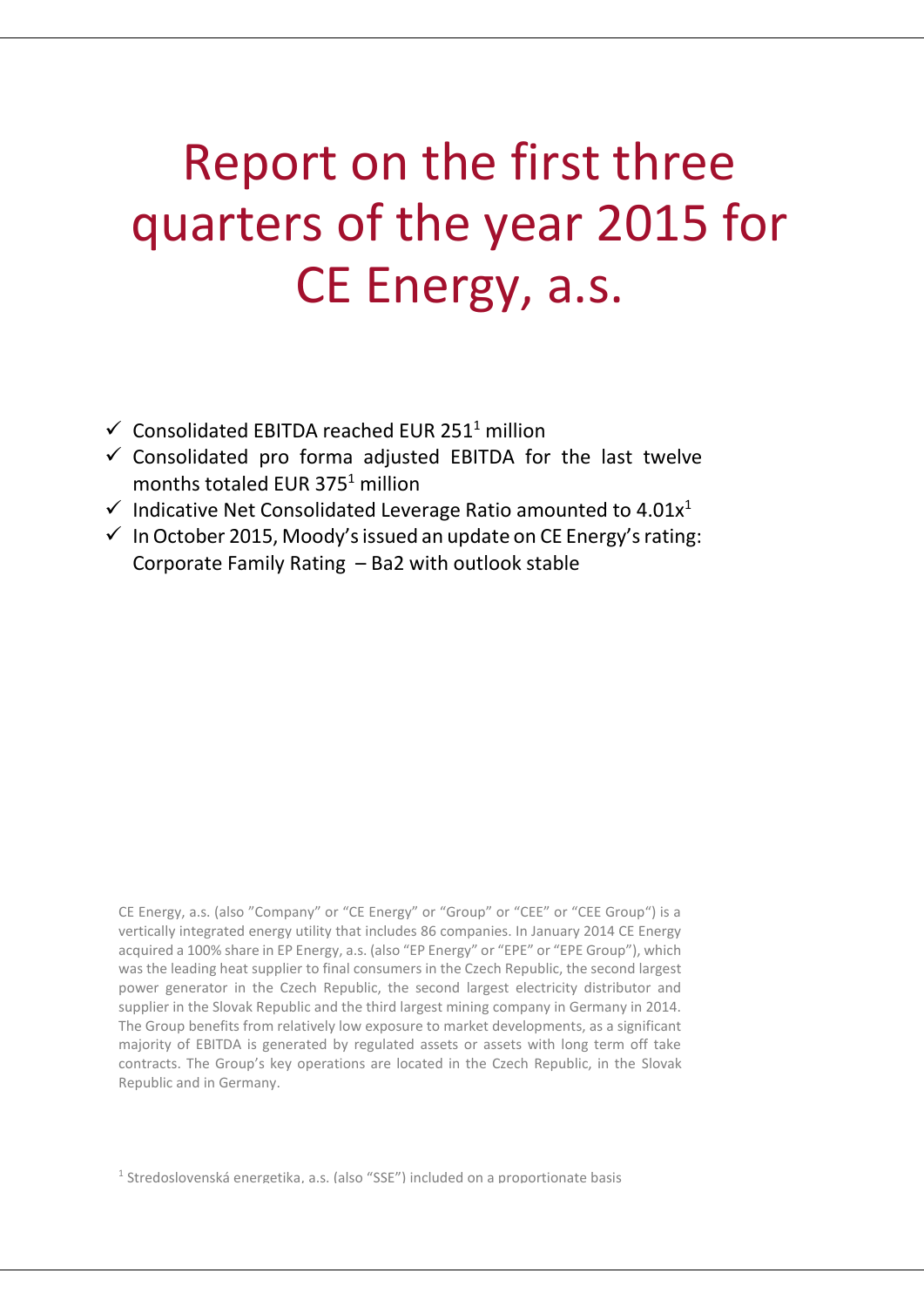## **KEY FIGURES AT A GLANCE**

## **Consolidated financial results in EUR millions**

|                                                                 | 3Q 2014               | 3Q 2015 |
|-----------------------------------------------------------------|-----------------------|---------|
| <b>Total sales</b>                                              | 1,668.7 <sup>13</sup> | 1,729.1 |
| EBITDA <sup>1</sup>                                             | 281.313               | 304.9   |
| EBITDA incl. SSE on a proportionate basis <sup>2</sup>          | $251.6^{13}$          | 251.3   |
| Pro forma Adjusted EBITDA (last twelve months) <sup>3</sup>     |                       | 457.0   |
| Pro forma Adjusted EBITDA incl. SSE on a proportionate basis    |                       |         |
| (last twelve months) <sup>4</sup>                               |                       | 375.1   |
| Total net debt per financial statements <sup>5</sup>            |                       | 1,616.8 |
| Total net debt per financial statements incl. SSE on            |                       |         |
| a proportionate basis <sup>6</sup>                              |                       | 1,605.5 |
| Indicative CE Energy Net Consolidated Leverage Ratio (incl. SSE |                       |         |
| on a prop. basis) <sup>7</sup>                                  |                       | 4.01x   |
| Profit from operations                                          | $58.7^{13}$           | 97.6    |
| Profit or loss before tax                                       | (1.9)                 | 15.2    |
| Net profit or loss attributable to CEE owners                   | (10.5)                | (28.7)  |
| Total assets                                                    |                       | 3,628.7 |
| CAPEX <sup>8</sup>                                              | 84.3                  | 128.2   |

## **Physical units (CEE excluding SSE)**

|                                                                     | 3Q 2014 | 3Q 2015 |
|---------------------------------------------------------------------|---------|---------|
| Coal production  Mt                                                 | 15.4    | 13.5    |
| Installed cogeneration Capacity <sup>9</sup> MW <sub>e</sub>        | 500     | 500     |
| Installed <i>condensation</i> Capacity <sup>9</sup> MW <sub>e</sub> | 750     | 750     |
| Installed heat capacity <sup>9,12</sup> MW <sub>th</sub>            | 3,195   | 3,195   |
|                                                                     | 10,237  | 10,655  |
|                                                                     | 3,977   | 3,146   |
|                                                                     | 11,165  | 16,880  |
|                                                                     | 1,479   | 1,350   |
| Natural gas supplied <sup>9</sup> GWh                               | 2,271   | 971     |
| Saale Energie - Installed capacity MW <sub>e</sub>                  | 400     | 400     |

## **Physical units SSE**

|                                     | 3Q 2014 | 3Q 2015 |
|-------------------------------------|---------|---------|
| Power distributed  GWh              | 4,275   | 4,279   |
|                                     | 4,195   | 5,220   |
|                                     | 3,143   | 2,837   |
| Natural gas supplied  GWh           | 147     | 236     |
|                                     | 16      |         |
| Installed capacity  MW <sub>e</sub> | 62      |         |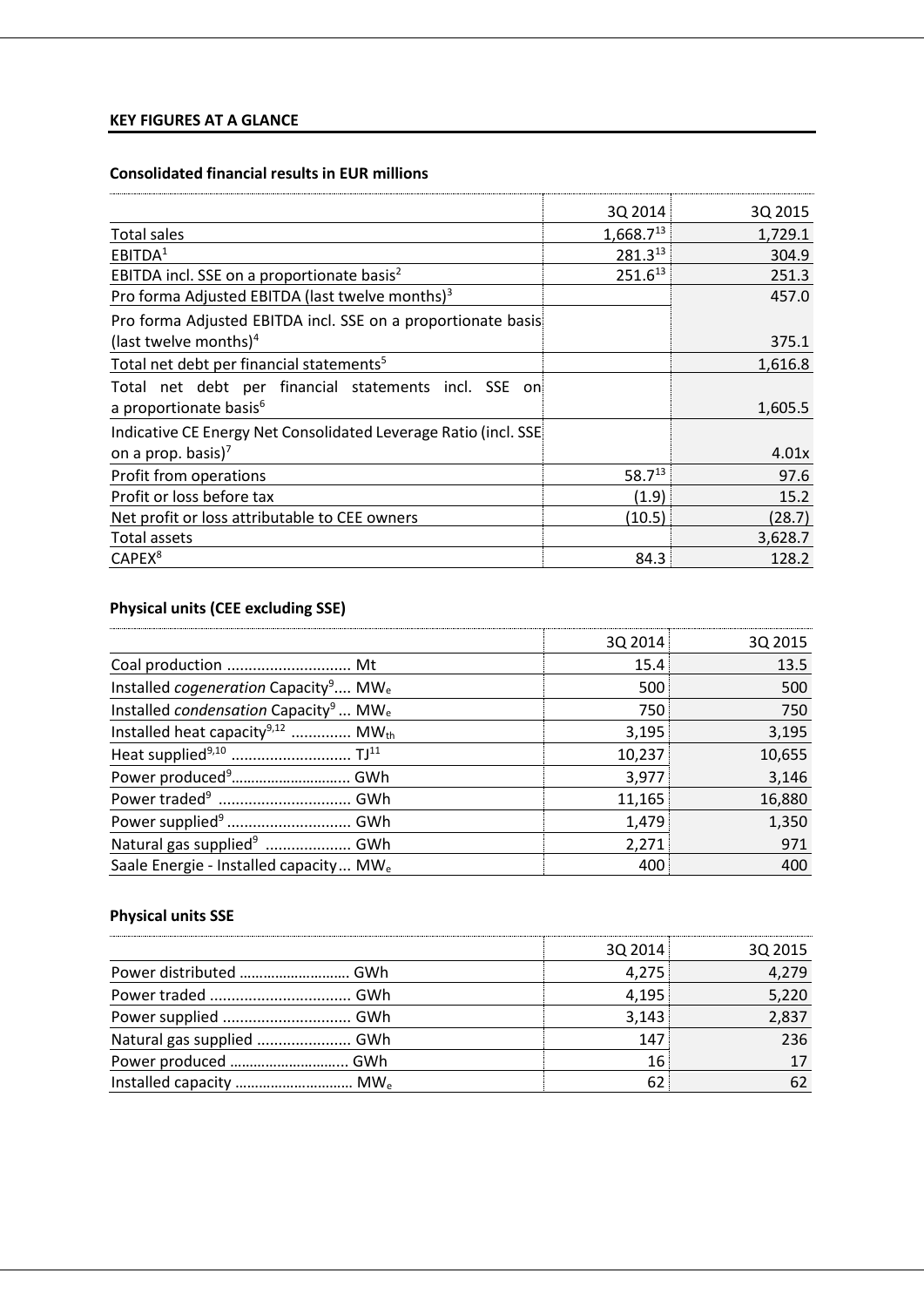(1) EBITDA represents profit from operations plus depreciation of property, plant and equipment and amortization of intangible assets minus negative goodwill (if applicable) with the SSE EBITDA included on a fully consolidated basis (i.e. EUR 105.2 million for the first three quarters of the year 2015 and EUR 58.1 million for the first three quarters of the year 2014). The EBITDA included in this report does not represent the term EBITDA as may be defined by any documentation for any financial liabilities of the CEE Group. For further discussion over the CEE Group performance refer to the following pages and to the Report on the first three quarters of the year 2015 for EP Energy, a.s.

(2) EBITDA incl. SSE on a proportionate basis represents profit from operations plus depreciation of property, plant and equipment and amortization of intangible assets minus negative goodwill (if applicable) with the SSE EBITDA included on the proportionate 49% basis (i.e. EUR 51.6 million for the first three quarters of the year 2015 and EUR 28.4 million for the first three quarters of the year 2014). The EBITDA incl. SSE on a proportionate basis included in this report does not represent the term EBITDA as may be defined by any documentation for any financial liabilities of the CEE Group. For further discussion over the CEE Group performance refer to the following pages and to the Report on the first three quarters of the year 2015 for EP Energy, a.s.

(3) Pro forma Adjusted EBITDA (last twelve months) calculation in EUR millions:

| Actual IFRS EBITDA for the period Jan - Sept 2015 | 304.9          |
|---------------------------------------------------|----------------|
| Actual IFRS EBITDA for the period Jan - Dec 2014  | 454.3          |
| Actual IFRS EBITDA for the period Jan - Sept 2014 | $(281.3)^{13}$ |
| <b>System Operations Tariff adjustment</b>        | (31.2)         |
| Saale Energie adjustment                          | 10.3           |
| Pro forma Adjusted EBITDA (last twelve months)    | 457.0          |

To derive Pro forma Adjusted EBITDA for the period from October 1, 2014 to September 30, 2015, CEE utilized IFRS consolidated statement of comprehensive income of CE Energy, a.s. for the year ended December 31, 2014 (EBITDA of EUR 454.3 million), IFRS condensed consolidated interim statement of comprehensive income of CE Energy, a.s. for the nine-month period ended September 30, 2015 (EBITDA of EUR 304.9 million) and IFRS condensed consolidated interim statement of comprehensive income of CE Energy, a.s. for the nine-month period ended September 30, 2014 (EBITDA of EUR 281.3 million) as comparatives.

Pro forma Adjusted EBITDA (last twelve months) represents pro forma profit from operations plus pro forma depreciation of property, plant and equipment and pro forma amortization of intangible assets minus pro forma negative goodwill (if applicable) with the SSE EBITDA included on a fully consolidated basis, further adjusted to exclude the items related to Saale Energie, which lead to an EUR 10.3 million decrease to EBITDA in the last twelve months ended September 30, 2015, which, due to the accounting treatment of the specific contractual arrangement with Schkopau (an associate of Saale Energie), are charged to operating costs of Saale Energie but relate to entries that would otherwise not be included in EBITDA.

In addition, the historical financial performance of the CEE Group have been adjusted for EUR 31.2 million of revenue relating to accounting for System Operations Tariff ("SOT") at SSE in 2014. SSE is legally bound to connect producers of green energy, if they comply with requirements set by Regulatory Office for Network Industries ("URSO") and to purchase the green electricity generated, which is used to cover network losses. The purchase tariff for green energy is set by URSO and is covered by the SOT which should be sufficient to cover costs relating to the purchases of produced green energy in the particular year. However, in 2013 the SOT was not sufficient to cover incurred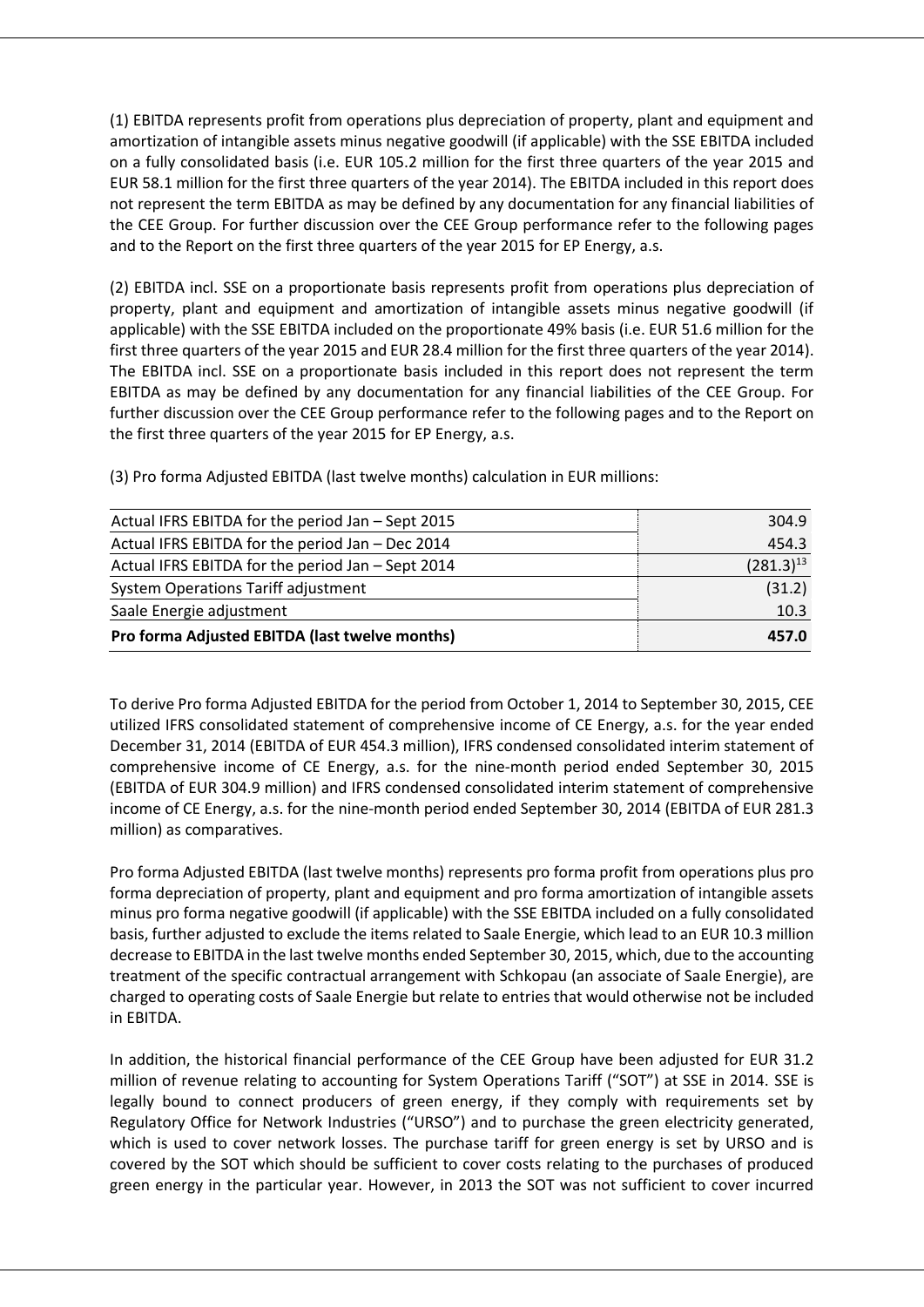green energy costs as a result of which SSE incurred overall loss from these transactions. In December 2014 SSE received a statement from Regulatory Office for Network Industries confirming the amount of a compensation to be paid in 2015 in relation to 2013 SOT loss. As a result of this statement, in December 2014 SSE recorded revenues and accrued income of EUR 41.5 million representing the confirmed compensation to be collected in 2015. In previous periods no accrued income could have been recorded by SSE because the regulatory system worked differently and the IFRS criteria for revenue recognition were not met. Beginning January 2015 SSE has been accruing revenue for the previous year's SOT related loss on monthly basis. In order to reflect linear origination of the SOT related losses, for the purposes of the Pro forma Adjusted EBITDA for the twelve-month period ended September 30, 2015 historical financial performance of the CEE Group was adjusted downward by three quarters of the 2014 recorded accrued income (i.e. EUR 31.2 million).

The Pro forma Adjusted EBITDA included in this report does not represent the term EBITDA as may be defined by any documentation for any financial liabilities of the CEE Group. For further discussion over the CEE Group performance refer to the Report on the first three quarters of the year 2015 for EP Energy, a.s.

(4) Pro forma Adjusted EBITDA incl. SSE on a proportionate basis (last twelve months) represents Pro forma Adjusted EBITDA (last twelve months) further adjusted to exclude a non-controlling interest of 51% of SSE EBITDA (i.e. EUR 97.8 million) and to exclude a non-controlling interest of 51% relating to negative EUR 31.2 million of System Operations Tariff adjustment (i.e. negative EUR 15.9 million).

The Pro forma Adjusted EBITDA incl. SSE on a proportionate basis included in this report does not represent the term EBITDA as may be defined by any documentation for any financial liabilities of the CEE Group. For further discussion over the CEE Group performance refer to the Report on the first three quarters of the year 2015 for EP Energy, a.s.

(5) Total net debt balance is based on the consolidated financial statements (Total Loans and borrowings plus Total Financial instruments and financial liabilities less Cash and cash equivalents), but excludes the liabilities towards Pražská teplárenská Holding a.s. (also "PTH") of EUR 6.6 million. The Total net debt included in this report does not represent the term Indebtedness as may be defined by any documentation for any financial liabilities of the CEE or EPE Group.

|                                                               |      | 3Q 2015 |
|---------------------------------------------------------------|------|---------|
| Loans and borrowings (non-current)                            | add  | 1,791.3 |
| Financial instruments and financial liabilities (non-current) | add  | 0.3     |
| Loans and borrowings (current)                                | add  | 73.6    |
| Financial instruments and financial liabilities (current)     | add  | 1.1     |
| PTH liability                                                 | less | 6.6     |
| Cash and cash equivalents                                     | less | 242.9   |
| <b>Net Debt</b>                                               |      | 1.616.8 |

#### **Net Debt calculation (in EUR millions)**

(6) Total net debt incl. SSE on a proportionate basis is represented by the Total net debt as defined above less a portion of net debt totalling EUR 11.3 million belonging to a minority shareholder of Stredoslovenská energetika, a.s.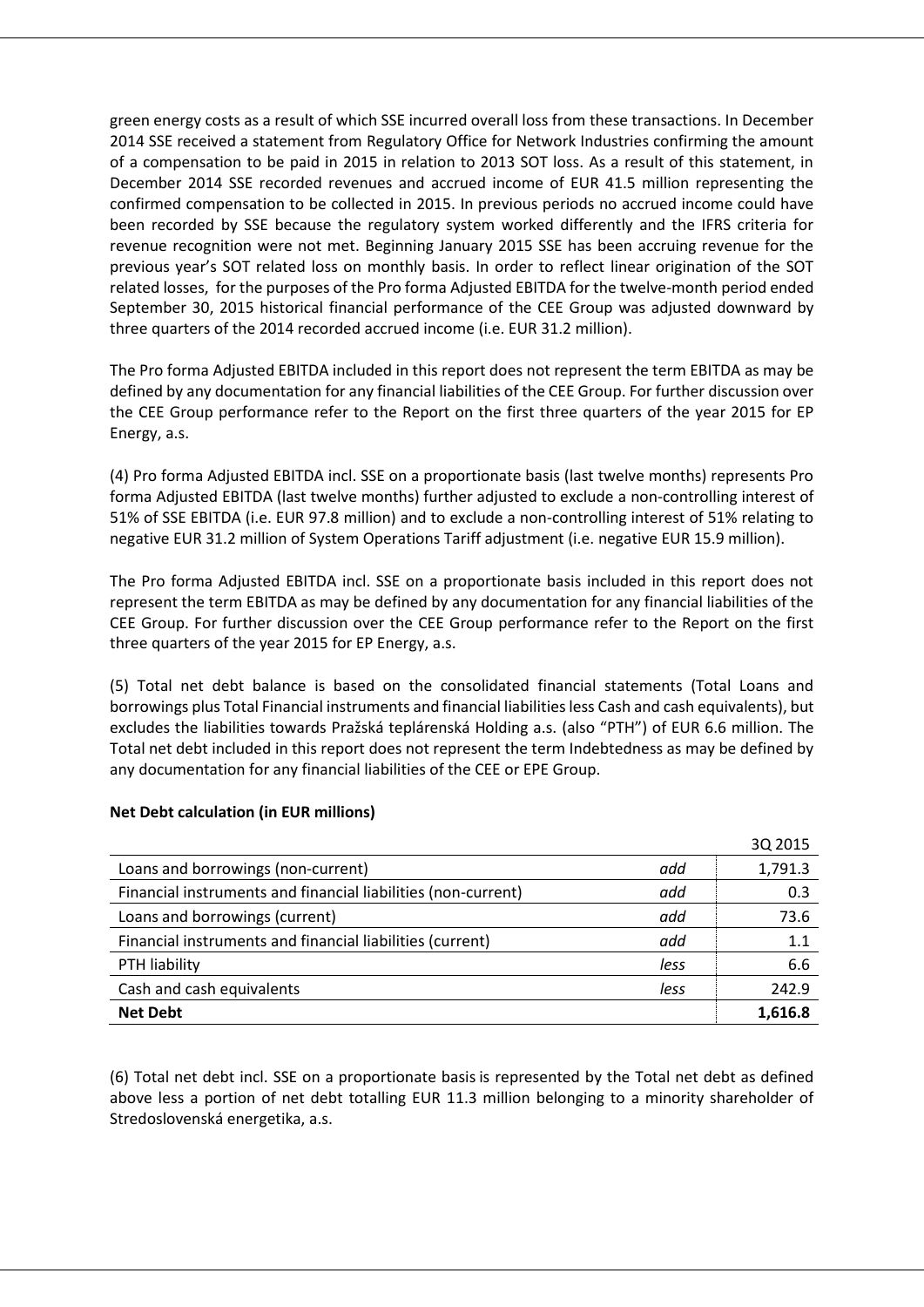#### **Calculation of SSE´s Net Debt (in EUR millions)**

|                                                         |      | 3Q 2015 |
|---------------------------------------------------------|------|---------|
| Loans and borrowings (non-current)                      | add  | 28.6    |
| Loans and borrowings (current)                          | add  | 10.6    |
| Cash and cash equivalents                               | less | 42.4    |
| Cash dividend reserved for EP Energy                    | add  | 25.4    |
| <b>Net Debt</b>                                         |      | 22.2    |
| Portion of net debt belonging to a minority shareholder |      | 11.3    |

The Total net debt incl. SSE on a proportionate basis included in this report does not represent the term Indebtedness as may be defined by any documentation for any financial liabilities of the CEE or EPE Group.

(7) We include in this report the calculation as of September 30, 2015 of our "Net Consolidated Leverage Ratio", as defined in the CE Energy Indenture. The calculation of our Net Consolidated Leverage Ratio differs from any leverage ratio included in the offering memoranda for the senior notes or otherwise included herein, and consistent with the definition, is made on the basis of certain good faith judgments made by us.

#### (8) Excluding emission allowances

(9) The operating data is based on the results of the respective entities on a 100% basis for the full period, regardless of the date when each entity joined the CEE Group or the ownership share of the CEE Group in each entity. Nevertheless, operating data for MIBRAG and Saale Energie are excluded.

(10) Represented by Elektrárny Opatovice, a.s. (also "EOP"), Severočeská teplárenská, a.s. (also "ST"), Plzeňská energetika a.s. (also "PE") and Pražská teplárenská a.s. (also "PT").

#### $(11)$  1 TJ = 0.2778 GWh

(12) Installed heat capacity on heat exchangers.

(13) Restated: Fair value of derivatives where the underlying asset is a commodity (trading derivatives) is presented as part of Total sales instead of being recognised as profit or loss from financial operations since January 1, 2014 as described in the Notes to the condensed consolidated interim financial statements of EP Energy, a.s. as of and for the nine-month period ended September 30, 2015. Data for the nine-month period ended September 30, 2014 were restated with an impact of positive EUR 10.7 million on Total sales, Profit/(loss) from operations and EBITDA and Pro forma adjusted EBITDA.

For additional information please also refer to the Report on the first three quarters of the year 2015 for EP Energy, a.s. which forms a part of the complete set of this report.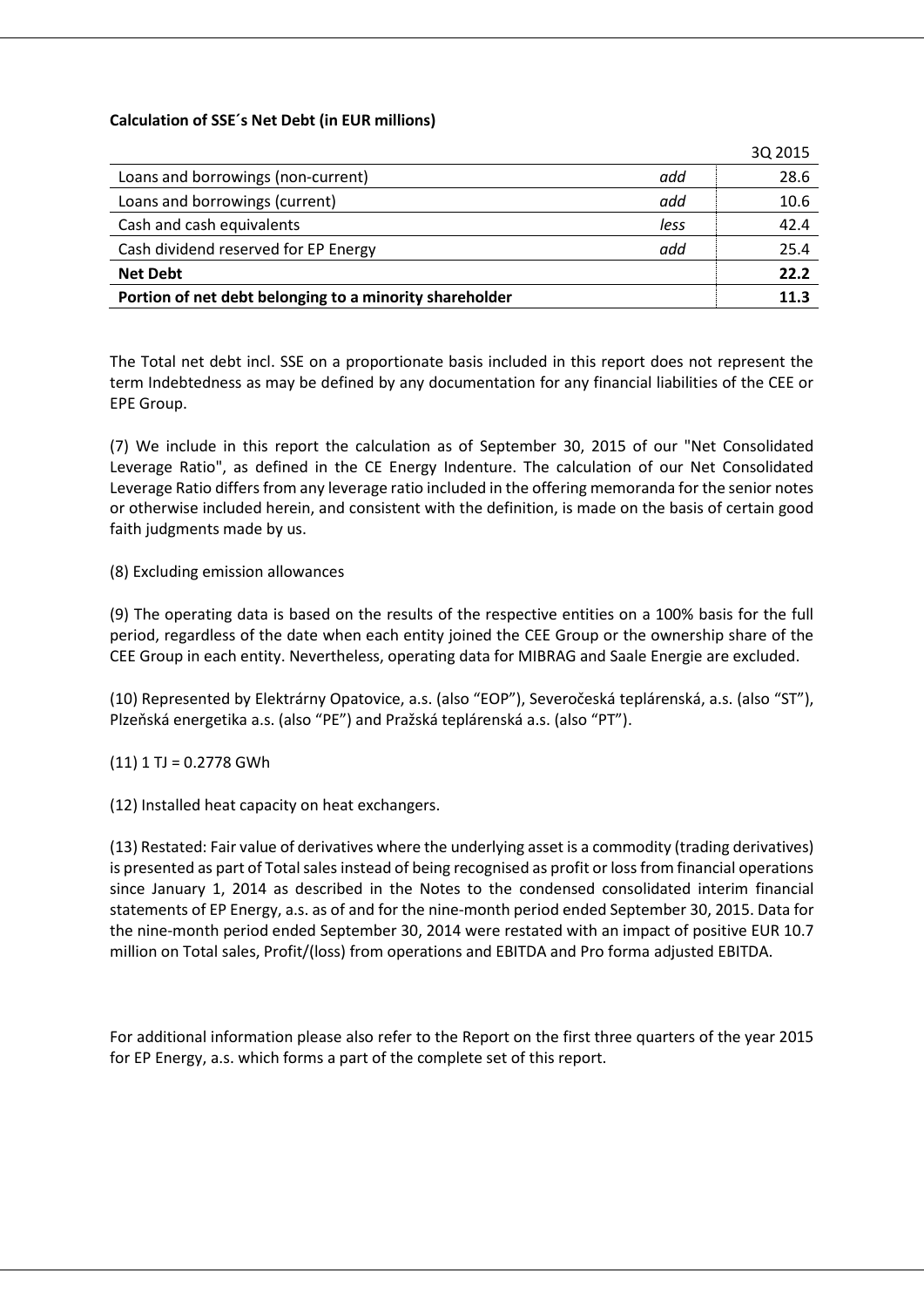## **CONTENT:**

| The word from management                                                                                                                                         |              |
|------------------------------------------------------------------------------------------------------------------------------------------------------------------|--------------|
| Financial condition and results of operations of the CEE Group as of and<br>for the nine-month period ended September 30, 2015                                   | $\mathbf{1}$ |
| Description of material differences in the financial condition and results<br>of operations between CE Energy and EP Energy (both on a fully consolidated basis) | 4            |
| Subsequent events                                                                                                                                                | 6            |
| Appendix 1                                                                                                                                                       | 7            |
| Appendix 2                                                                                                                                                       | 13           |

#### **Attachments:**

EP Energy, a.s. – Unaudited condensed consolidated interim financial statements as of and for the nine-month period ended September 30, 2015 are presented in a separate file as an attachment to this report

EP Energy, a.s. – Report on the first three quarters of the year 2015 for EP Energy, a.s. is presented in a separate file as an attachment to this report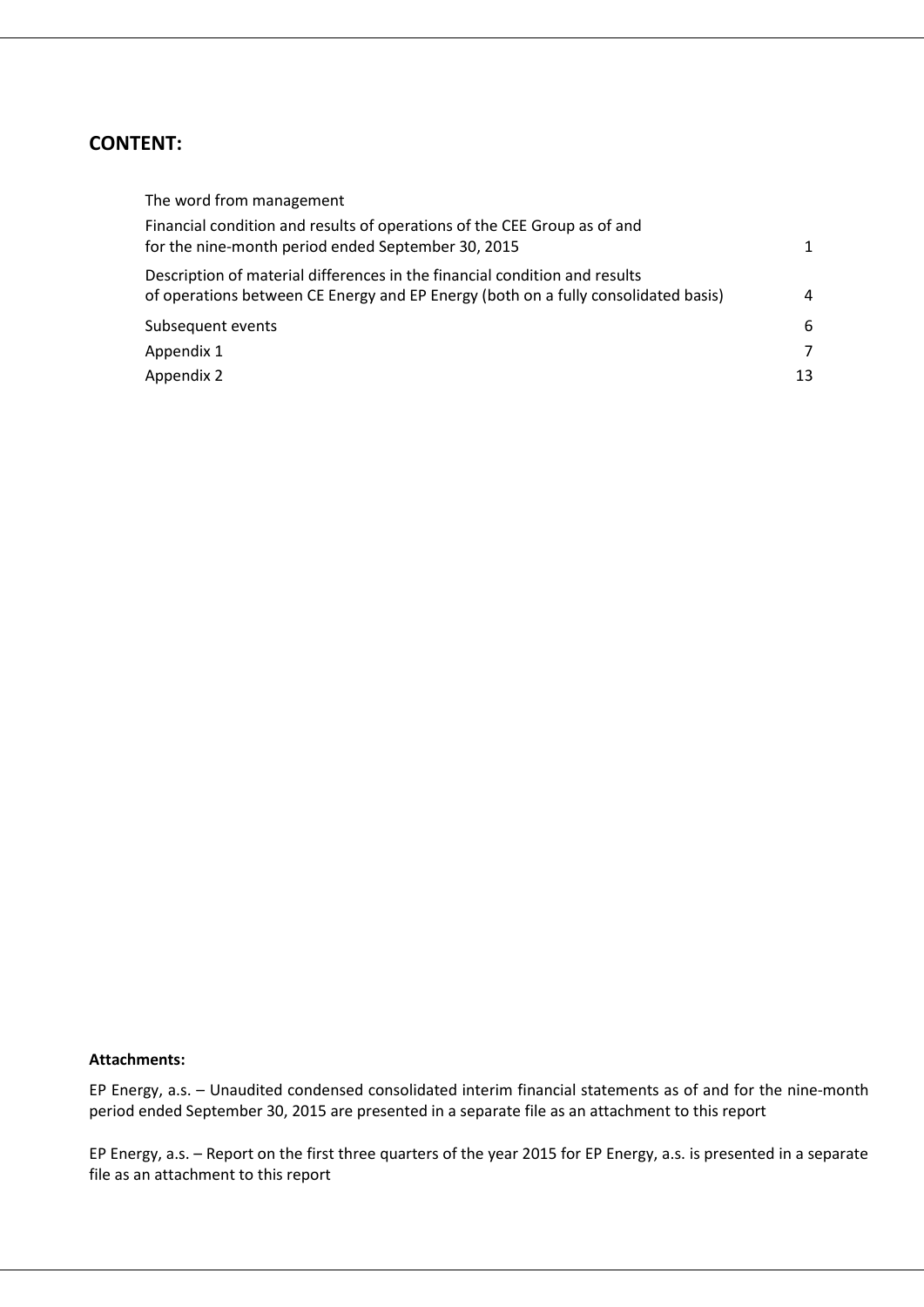Dear investors, customers and partners,

Our first three quarters 2015 IFRS EBITDA, reflecting proportionate consolidation of SSE, reached EUR 251 million, which is almost at the same level as in the first three quarters 2014. The Pro forma Adjusted EBITDA for the last twelve-month period ended September 30, 2015, reflecting proportionate consolidation of SSE, reached EUR 375 million as compared to EUR 393 million for the fiscal year ended December 31, 2014.

Our overall business performance remains solid despite the continuing negative development of wholesale power market, underlying the robust, low risk business profile of our group.

Our operations, particularly in the Power Distribution and Supply segment, were positively influenced by improved performance of power distribution and trading activities as well as by positive effect from compensation of regulatory charges relating to green energy subsidies to renewable energy producers in the central Slovakia region (paid by SSE and later reimbursed by the system operator).

Mining segment results have been influenced especially by unusually windy weather in Germany during the first quarter of 2015 which was reflected in temporarily decreased off-take from Mibrag's two major customers – power plants Lippendorf and Schkopau. At the same time we believe that the FY 2015 EBITDA of our mining operations shall be in the region EUR 130-140 million, i.e. more in line with previous performance (apart from 2014 which was an exceptionally successful year).

Heat and power segment's performance reflect expiration of beneficial power purchase agreement at Helmstedter Revier ("HSR"), lower power prices and lower allocation of free emission allowances. Despite not particularly strong winter, Heat and Power segment reported 6% higher heat sales compared to the previous period. On October 26, 2015, Mibrag approved a Memorandum of Understanding with the Federal Ministry for Economic Affairs according to which HSR's Buschhaus power plant shall be transferred to security reserve ("Sicherheitsbereitschaft") as of October 1, 2016, for a period of four years and the company shall be compensated for such arrangement. The final legal framework is expected at the end of the second quarter 2016 and will be subject to the approval of the German Parliament and relevant competition authorities. By signing this deal MIBRAG will deliver a significant contribution to the CO2 German emissions targets set for 2020 while maintaining its business performance.

As already mentioned in previous reports, we continue optimizing our operating expenses and capital expenditure cuts program. The first impacts materialized already in 2014 results with savings (primarily CAPEX related) at the level of EUR 20 million per year ramping up in the subsequent periods. Furthermore, in September we refinanced some of our existing bank loans under better conditions saving considerably on future interest expense.

On behalf of the Board of Directors and everyone at CE Energy, I would like to thank you for your ongoing support as we strive to continue creating the shareholder value while keeping our low riskprofile.

Yours faithfully,

<u>Jac </u>/L'

Pavel Horský Member of the Board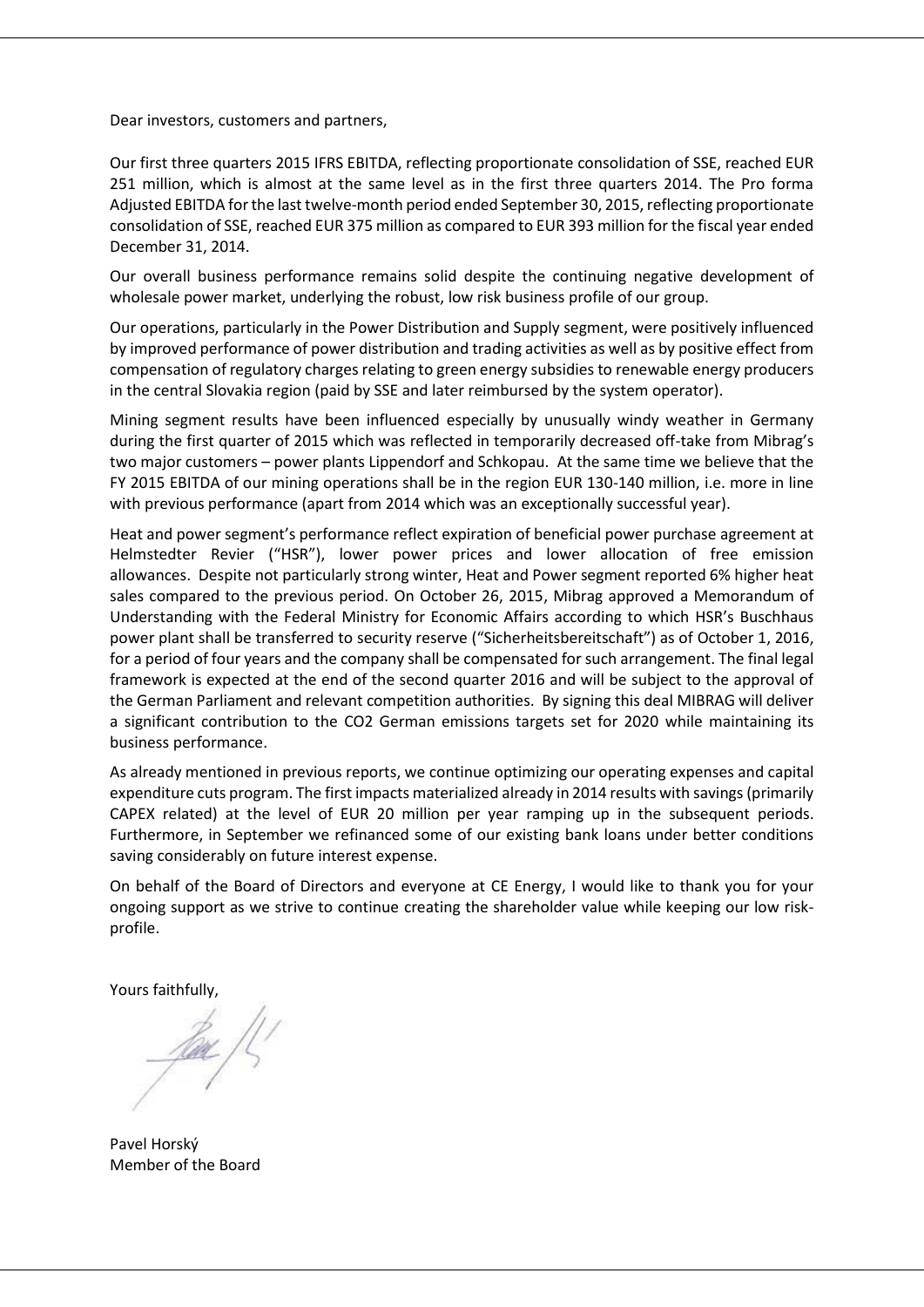## **Financial condition and results of operations of the CEE Group as of and for**

## **the nine-month period ended September 30, 2015**

## **Condensed consolidated interim statement of comprehensive income**

#### **For the nine-month period ended September 30, 2015**

|                                                                                                     | 30 September 2015 | 30 September 2014    |
|-----------------------------------------------------------------------------------------------------|-------------------|----------------------|
|                                                                                                     | (nine months)     | (nine months)        |
|                                                                                                     | (unaudited)       | (unaudited)          |
|                                                                                                     |                   | (restated)           |
| Sales: Energy                                                                                       | 1,642,343         | 1,577,811            |
| of which: Electricity                                                                               | 1,027,077         | 1,055,142            |
| Heat                                                                                                | 191,804           | 179,249              |
| Coal                                                                                                | 225,335           | 199,121              |
| Gas                                                                                                 | 198,127           | 144,057              |
| Other energy products                                                                               |                   | 242                  |
| Sales: Other                                                                                        | 76,348            | 80,158               |
| Gain (loss) from commodity derivatives for trading with electricity and gas,                        | 10,363            | 10,716               |
| net                                                                                                 |                   |                      |
| <b>Total sales</b>                                                                                  | 1,729,054         | 1,668,685            |
| Cost of sales: Energy                                                                               | (1, 120, 943)     | (1,069,192)          |
| Cost of sales: Other                                                                                | (21, 617)         | (38, 987)            |
| <b>Total cost of sales</b>                                                                          | (1, 142, 560)     | (1, 108, 179)        |
|                                                                                                     |                   |                      |
| <b>Subtotal</b>                                                                                     | 586,494           | 560,506              |
| Personnel expenses                                                                                  | (193, 977)        | (188, 879)           |
| Depreciation and amortisation                                                                       | (207, 296)        | (222, 525)           |
| Repairs and maintenance                                                                             | (5,659)           | (10, 579)            |
| Emission rights, net                                                                                | (18, 534)         | (15, 768)            |
| Taxes and charges                                                                                   | (9,205)           | (9, 184)             |
| Other operating income                                                                              | 54,086            | 44,805               |
| Other operating expenses                                                                            | (108, 303)        | (99, 629)            |
| <b>Profit (loss) from operations</b>                                                                | 97,606            | 58,747               |
|                                                                                                     |                   |                      |
| Finance income                                                                                      | 14,495            | 42,875               |
| Finance expense                                                                                     | (95, 404)         | (105, 252)           |
| Profit (loss) from derivative financial instruments                                                 | (965)             | 3,012                |
| Net finance income (expense)                                                                        | (81,874)          | (59,365)             |
|                                                                                                     |                   |                      |
| Share of profit (loss) of equity accounted investees, net of tax<br>Profit (loss) before income tax | (545)<br>15,187   | (1, 243)<br>(1, 861) |
|                                                                                                     |                   |                      |
| Income tax expenses                                                                                 | (21, 288)         | (5,253)              |
| Profit (loss) for the period                                                                        | (6, 101)          | (7, 114)             |
|                                                                                                     |                   |                      |
| Items that are or may be reclassified subsequently to profit or loss:                               |                   |                      |
| Foreign currency translation differences for foreign operations                                     | (16,093)          | 1,406                |
| Foreign currency translation differences for presentation currency                                  | 13,721            | (3, 424)             |
| Effective portion of changes in fair value of cash flow hedges, net of tax                          | 14,293            | (3,600)              |
| Fair value reserve included in other comprehensive income                                           | (183)             | (3, 454)             |
| Other comprehensive income for the period, net of tax                                               | 11,738            | (9,072)              |
| Total comprehensive income for the period                                                           | 5,637             | (16, 186)            |
|                                                                                                     |                   |                      |
| Profit (loss) attributable to:                                                                      |                   |                      |
| Owners of the Company                                                                               | (28, 731)         | (10, 461)            |
| Non-controlling interest                                                                            | 22,630            | 3,347                |
| Profit (loss) for the period                                                                        | (6, 101)          | (7, 114)             |
| Total comprehensive income attributable to:                                                         |                   |                      |
| Owners of the Company                                                                               | (19, 504)         | (20, 504)            |
| Non-controlling interest                                                                            | 25,141            | 4,318                |
| Total comprehensive income for the period                                                           | 5,637             | (16, 186)            |
|                                                                                                     |                   |                      |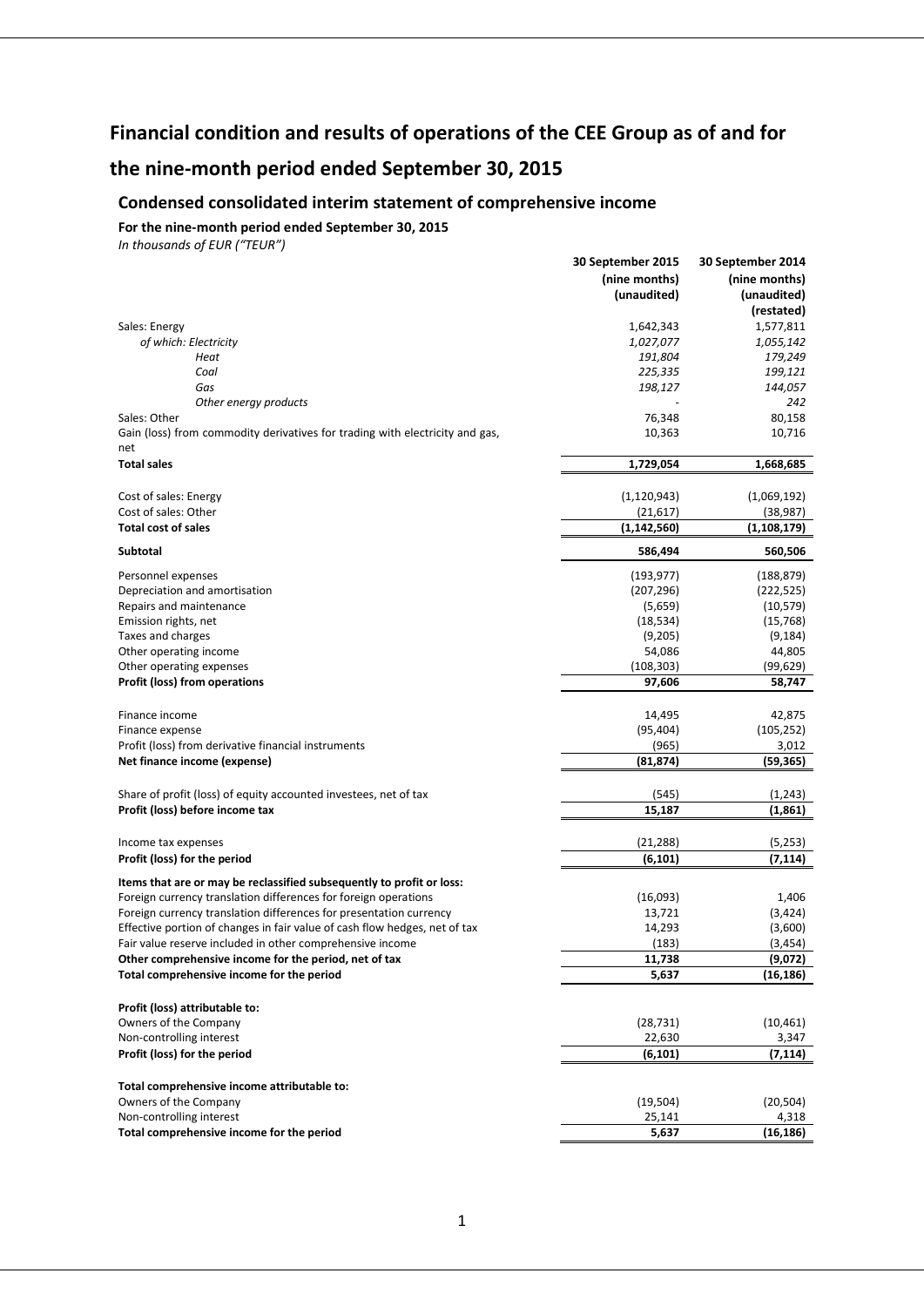## **Condensed consolidated interim statement of financial position**

#### **As of September 30, 2015**

|                                                                                              | 30 September 2015 | 31 December 2014  |
|----------------------------------------------------------------------------------------------|-------------------|-------------------|
|                                                                                              | (unaudited)       | (audited)         |
| Assets                                                                                       |                   |                   |
| Property, plant and equipment                                                                | 2,184,763         | 2,245,936         |
| Intangible assets                                                                            | 121,903           | 154,996           |
| Goodwill                                                                                     | 102,703           | 96,241            |
| Investment property                                                                          | 2,516             |                   |
| Participations with significant influence                                                    | 117,463           | 127,376           |
| Financial instruments and other financial assets                                             | 7,350             | 337,248           |
| of which receivables from the parent company                                                 |                   | 280,096           |
| Trade receivables and other assets                                                           | 9,427             | 28,999            |
| Deferred tax assets                                                                          | 8,105             | 9,627             |
| <b>Total non-current assets</b>                                                              | 2,554,230         | 3,000,423         |
|                                                                                              |                   |                   |
| Inventories                                                                                  | 92,468            | 77,022            |
| Extracted minerals and mineral products                                                      | 6,223             | 7,926             |
| Trade receivables and other assets                                                           | 322,683           | 338,959           |
| Financial instruments and other financial assets                                             | 358,485           | 491,959           |
| of which receivables from the parent company                                                 | 302,974           | 486,141           |
| Prepayments and other deferrals                                                              | 3,643             | 2,803             |
| Tax receivables                                                                              | 24,587            | 21,448            |
| Cash and cash equivalents                                                                    | 242,870           | 238,387           |
| Assets/disposal groups held for sale                                                         | 23,550            | 26,131            |
| <b>Total current assets</b>                                                                  | 1,074,509         | 1,204,635         |
| <b>Total assets</b>                                                                          | 3,628,739         | 4,205,058         |
|                                                                                              |                   |                   |
| <b>Equity</b>                                                                                |                   |                   |
| Share capital                                                                                | 78                | 78                |
| Reserves                                                                                     | (302, 141)        | (311, 368)        |
| Retained earnings                                                                            | 446,371           | 494,598           |
| Total equity attributable to equity holders                                                  | 144,308           | 183,308           |
| Non-controlling interest                                                                     | 449,958           | 462,175           |
|                                                                                              | 594,266           | 645,483           |
| <b>Total equity</b>                                                                          |                   |                   |
| <b>Liabilities</b>                                                                           |                   |                   |
|                                                                                              | 1,791,321         |                   |
| Loans and borrowings                                                                         |                   | 1,760,444         |
| of which owed to the parent company<br>Financial instruments and other financial liabilities | 294               |                   |
| Provisions                                                                                   |                   | 680               |
| Deferred income                                                                              | 355,606           | 360,247           |
| Deferred tax liabilities                                                                     | 36,053<br>229,699 | 63,996<br>242,325 |
|                                                                                              |                   |                   |
| Trade payables and other liabilities<br><b>Total non-current liabilities</b>                 | 75,245            | 71,951            |
|                                                                                              | 2,488,218         | 2,499,643         |
|                                                                                              |                   |                   |
| Trade payables and other liabilities                                                         | 329,991           | 350,993           |
| Loans and borrowings                                                                         | 73,548            | 400,791           |
| of which owed to the parent company                                                          | 2,593             | 262,435           |
| Liabilities from returned capital contribution                                               |                   | 194,268           |
| of which owed to the parent company                                                          |                   | 194,268           |
| Financial instruments and other financial liabilities                                        | 1,100             | 830               |
| Provisions                                                                                   | 77,181            | 83,248            |
| Deferred income                                                                              | 40,626            | 4,015             |
| Current income tax liability                                                                 | 7,059             | 9,372             |
| Liabilities from disposal groups held for sale                                               | 16,750            | 16,415            |
| <b>Total current liabilities</b>                                                             | 546,255           | 1,059,932         |
| <b>Total liabilities</b>                                                                     | 3,034,473         | 3,559,575         |
| <b>Total equity and liabilities</b>                                                          | 3,628,739         | 4,205,058         |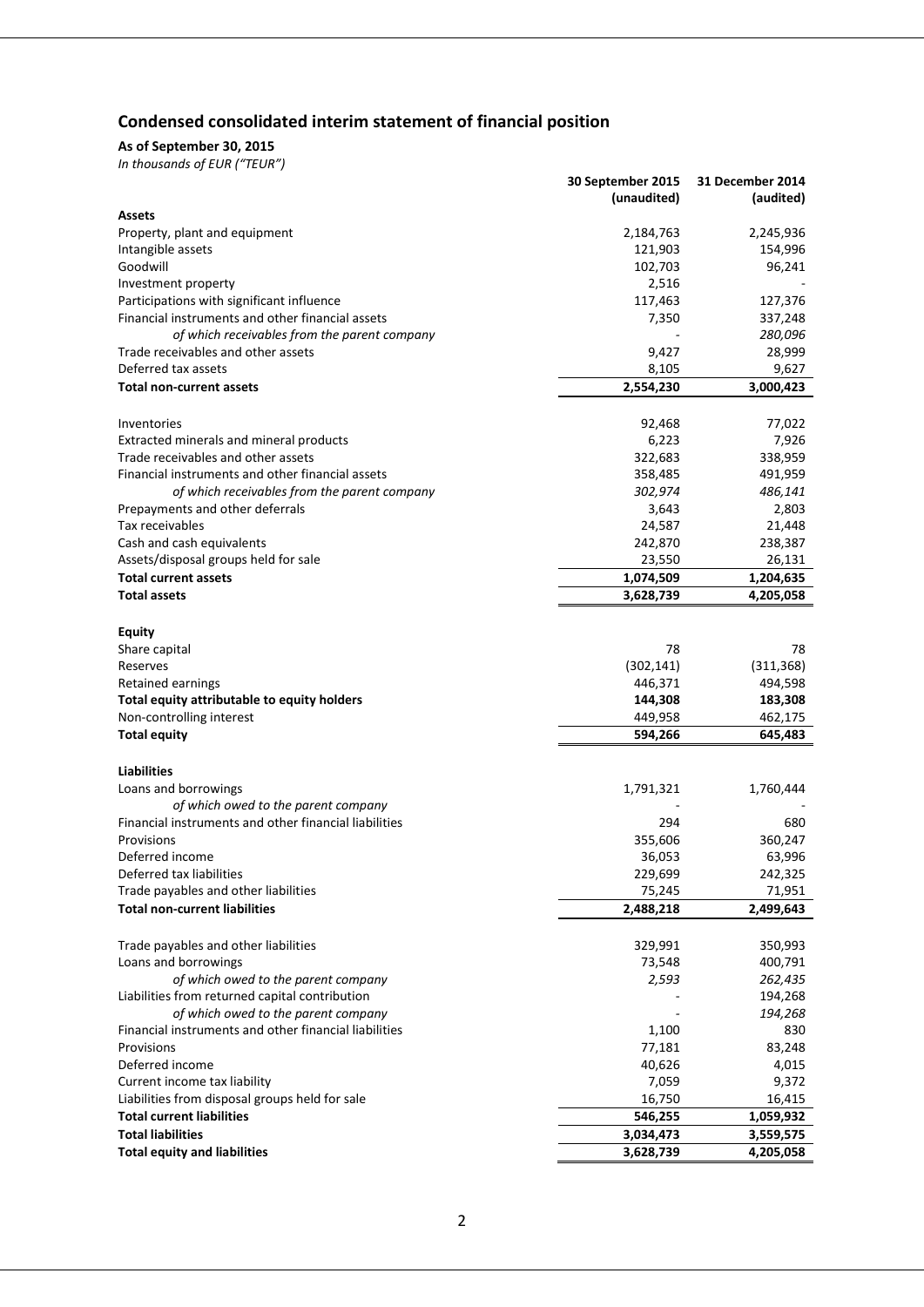## **Condensed consolidated interim statement of cash flows**

#### **For the nine-month period ended September 30, 2015**

|                                                                        | 30 September 2015 | 30 September 2014 |
|------------------------------------------------------------------------|-------------------|-------------------|
|                                                                        | (nine months)     | (nine months)     |
|                                                                        | (unaudited)       | (unaudited)       |
| <b>OPERATING ACTIVITIES</b>                                            |                   | (restated)        |
| Profit (loss) for the period                                           | (6, 101)          | (7, 114)          |
| Adjustments for:                                                       |                   |                   |
| Income taxes                                                           | 21,288            | 5,253             |
| Depreciation and amortisation                                          | 207,296           | 222,525           |
| Dividend income                                                        |                   | (235)             |
| Impairment losses on property, plant and equipment and                 | 1,294             | 472               |
| intangible assets                                                      |                   |                   |
| (Gain) loss on disposal of property, plant and equipment,              | (2,503)           | 1,144             |
| investment property and intangible assets                              |                   |                   |
| (Gain) on disposal of inventories                                      | (1,036)           | (451)             |
| <b>Emission rights</b>                                                 | 18,534            | 15,768            |
| Share of (profit) loss of equity accounted investees                   | 545               | 1,243             |
| (Gain) loss on financial instruments                                   | 965               | (3,012)           |
| Net interest expense                                                   | 74,261            | 62,583            |
| Change in allowance for impairment to trade receivables and            | 2,879             | 2,011             |
| other assets, write-offs                                               |                   |                   |
| Change in provisions                                                   | (8, 325)          | (29, 138)         |
| Unrealised foreign exchange (gains) losses, net                        | (28, 482)         | (4,012)           |
| Operating profit before changes in working capital                     | 280,615           | 267,037           |
|                                                                        |                   |                   |
| Change in financial instruments at other than fair value               | 15,317            | (5, 550)          |
| Change in trade receivables and other assets                           | 35,803            | 56,618            |
| Change in inventories (including proceeds from sale)                   | (15, 432)         | (8,039)           |
| Change in extracted minerals and mineral products                      | 1,703             | 190               |
| Change in assets held for sale and related liabilities                 | 2,916             | 3,111             |
| Change in trade payables and other liabilities                         | (16, 359)         | (26, 543)         |
| Cash generated from (used in) operations                               | 304,563           | 286,824           |
| Interest paid                                                          | (69, 865)         | (54, 539)         |
| Income taxes paid                                                      | (35, 290)         | (49,902)          |
| Cash flows generated from (used in) operating activities               | 199,408           | 182,383           |
|                                                                        |                   |                   |
| <b>INVESTING ACTIVITIES</b>                                            |                   |                   |
| Received dividends from equity accounted investees                     | 1,550             | 4,183             |
| Proceeds from sale of financial instruments - derivatives              | (481)             | 7,927             |
| Acquisition of property, plant and equipment, investment property and  | (128, 212)        | (84, 271)         |
| intangible assets                                                      |                   |                   |
| Purchase of emission rights                                            | (934)             | (7, 341)          |
| Proceeds from sale of emission rights                                  | 144               | 1,169             |
| Proceeds from sale of property, plant and equipment, investment        | 6,001             | 3,221             |
| property and intangible assets                                         |                   |                   |
| Acquisition of subsidiaries and special purpose entities, net of cash  | (3,645)           | (2, 326)          |
| acquired                                                               |                   |                   |
| Increase in participation in existing subsidiaries and special purpose | (5, 315)          |                   |
| entities                                                               |                   |                   |
| Interest received                                                      | 802               | 330               |
| Cash flows from (used in) investing activities                         | (130,090)         | (77,108)          |
| <b>FINANCING ACTIVITIES</b>                                            |                   |                   |
| Proceeds from loans received                                           | 342,361           | 83,878            |
| Repayments of borrowings                                               | (256, 635)        | (729, 533)        |
| Proceeds from bonds issued                                             |                   | 492,203           |
| Repayment of bonds issued                                              | (120,000)         |                   |
| Dividends paid                                                         | (33, 942)         | (53, 851)         |
| Cash flows from (used in) financing activities                         |                   | (207, 303)        |
|                                                                        | (68, 216)         |                   |
|                                                                        |                   |                   |
| Net increase (decrease) in cash and cash equivalents                   | 1,102             | (102, 028)        |
| Cash and cash equivalents at beginning of the period                   | 238,387           | 288,321           |
| Effect of exchange rate fluctuations on cash held                      | 3,381             | (541)             |
| Cash and cash equivalents at end of the period                         | 242,870           | 185,752           |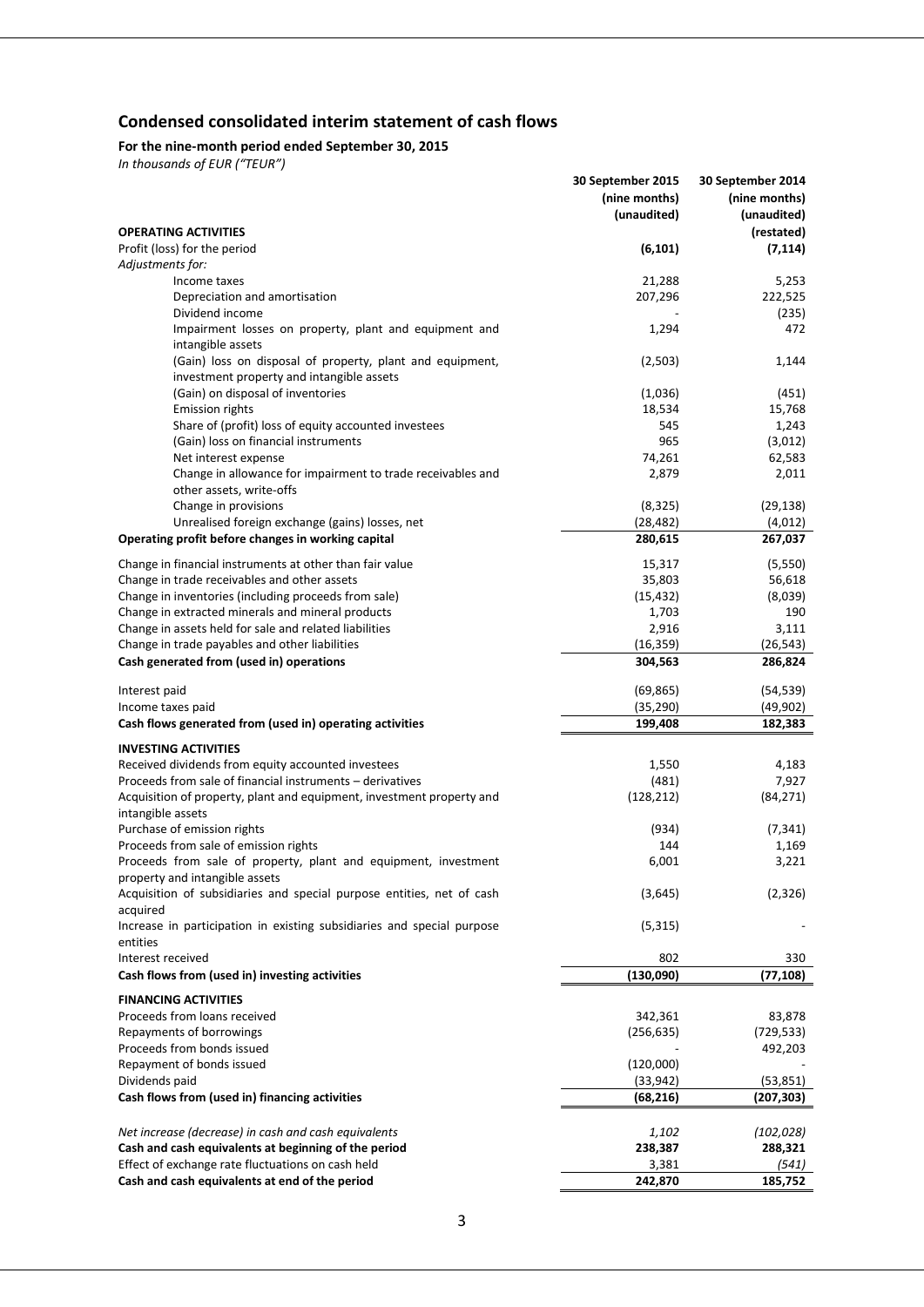## **Description of material differences in the financial condition and results of operations between CE Energy and EP Energy (both on a fully consolidated basis)**

For information purposes, on December 30, 2013, CE Energy drew a bank loan of EUR 269.6 million and provided funds of EUR 261.3 million to Energetický a průmyslový holding, a.s. (also "Energetický a průmyslový holding" or "EPH").

On January 24, 2014, CE Energy acquired all of the outstanding shares of EP Energy from Energetický a průmyslový holding for EUR 1,500.3 million and recognized a subordinated intercompany loan of the same amount.

On January 30, 2014, EP Energy provided a loan of EUR 60 million to CE Energy.

On January 30, 2014, CE Energy made a repayment of the bank loan of EUR 45.9 million.

On February 7, 2014, CE Energy issued Senior Notes due in 2021 (the "2021 Notes") of EUR 500 million, pursuant to an intercreditor agreement. The 2021 Notes bear interest at 7.000% per annum, payable semi-annually on each February 1 and August 1, beginning on August 1, 2014. The intercompany loans to Energetický a průmyslový holding are subordinated to the 2021 Notes.

The 2021 Notes are secured by a pledge of 100% of the capital stock of CE Energy and by a pledge of 50% minus one share of the capital stock of EP Energy. The indenture pursuant to which the 2021 Notes were issued contains a number of restrictive covenants, including limitations on the ability of subsidiaries to upstream payments to CE Energy, the incurrence of indebtedness, restricted payments, transactions with affiliates, liens and sales of assets.

On February 7, 2014, proceeds from the 2021 Notes less upfront fee were used for a repayment of a remaining balance of the bank loan amounting to EUR 223.8 million and for a repayment of a part of the intercompany loans totalling EUR 250.5 million.

On May 7, 2014, EPE declared and distributed a dividend of EUR 89.9 million to CE Energy which was then used as a partial repayment of the intercompany loan to Energetický a průmyslový holding.

On August 14, 2014, CE Energy, as a sole shareholder of EPE, decided on a non-cash decrease of share capital by EUR 243 million (CZK 6,725 million) to optimise the EPE's capital structure.

On October 22, 2014, CE Energy received an interim dividend from EP Energy totalling EUR 18 million.

At the end of 2014, Energetický a průmyslový holding capitalised EUR 691 million of the previously provided non-interest bearing intercompany loan to CE Energy's equity.

During January 2015, CE Energy drew a new bank loan from UniCredit Bank Czech Republic and Slovakia, a.s. (also "UNI" or "the Bank") totalling EUR 75 million, which was used to purchase bonds in the same amount. On March 11, 2015, the bonds were cancelled. The Bank's security is at the same level as that of the bond holders.

On February 5, 2015, a non-cash decrease in the registered capital of EP Energy by EUR 243 million (CZK 6,725 million) was recorded in the Commercial Register. As at the same date, a principal of a short-term loan granted by EP Energy of EUR 60 million was offset with a receivable relating to the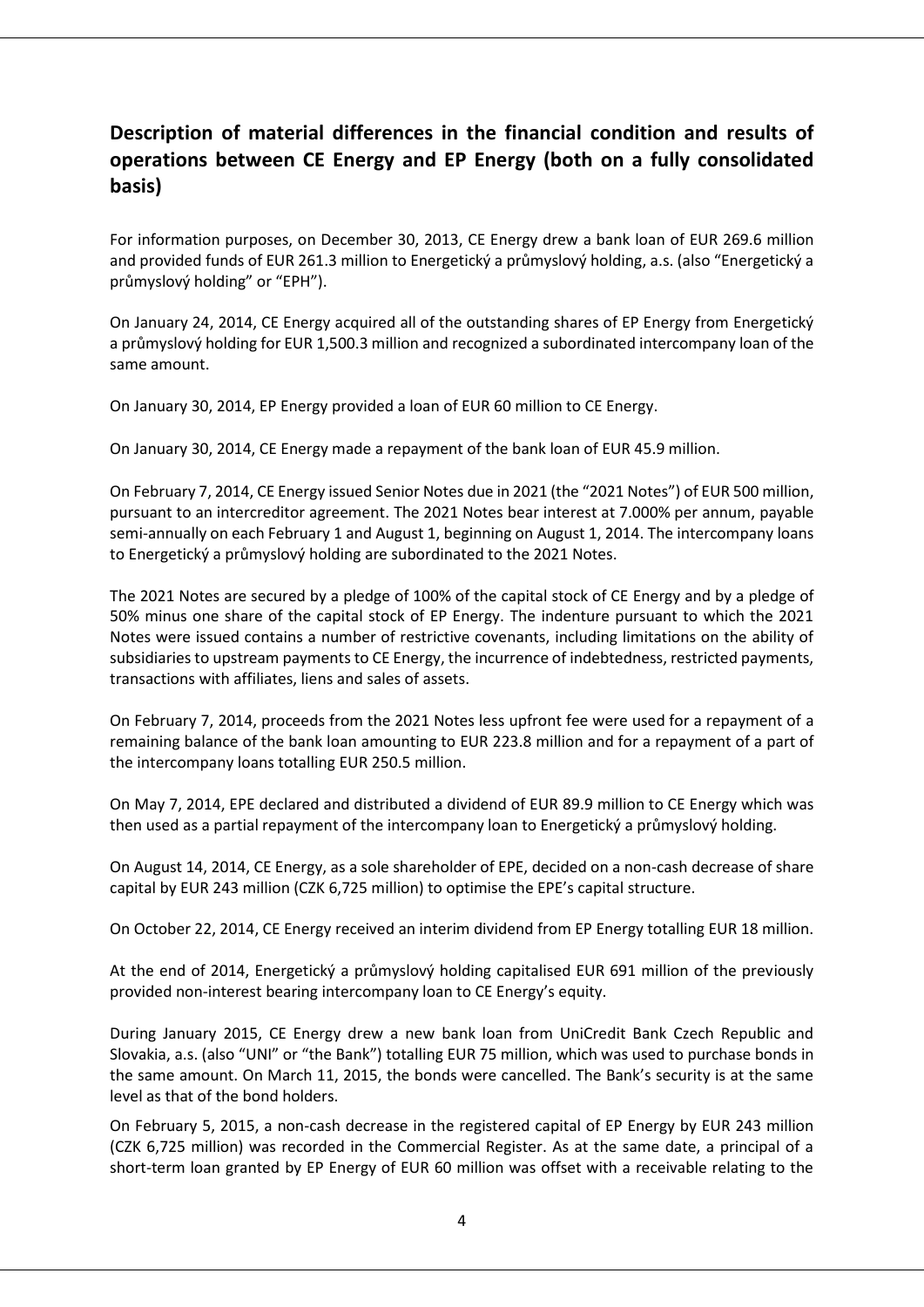decreased registered capital. The remaining portion of the receivable of EUR 183 million was ceded to Energetický a průmyslový holding at the same date. Subsequently, a receivable from the ceded receivable, and a loan provided to EPH, totalling EUR 261 million including a portion of unpaid interest was fully offset with the received non-interest bearing loan amounting to EUR 458 million. As a result, the principals of all loans provided between CEE and EPH were fully offset.

On April 28, 2015, CE Energy entered into a loan agreement as a borrower with UniCredit Bank Czech Republic and Slovakia, a.s. as a lender (also "CEE UNI Loan Agreement"). The CEE UNI Loan Agreement provides for a loan of up to EUR 100 million for the main purpose of refinancing a EUR 75 million loan between CEE and UNI and for financing of repurchase of the CEE bonds by CE Energy. As of the date of this report, CEE purchased additional EUR 50 million of CE Energy's Senior Notes due in 2021, all of them were already cancelled. The purchase was funded by a loan under CEE UNI Loan Agreement and by equity. The outstanding amount of CE Energy's Senior Notes due in 2021 (not owned by CE Energy) amounts to EUR 375 million.

On May 27, 2015 CEE received EUR 35 million of cash dividends from EP Energy. At the same time, CEE declared a non-cash dividend of app. EUR 16 million to EPH which was utilized to carry out specific non-cash settlement of intercompany liabilities and receivables between EPH, CEE and EPE.

On September 22, 2015 the EP Energy drew new term loans granted by HSBC, Československá obchodní banka, a.s. and Commerzbank, a.s. in total amount of EUR 175 million that were partially used to repay SSE Acquisition Credit Facility of approximately EUR 134 million with rest reserved for capital expenditures and operations of the Group.

On September 30, 2015 CEE received EUR 25 million of cash dividends from EP Energy.

For additional information on Economy and Market development, Reporting and Management's discussion and analysis of financial condition and results of operations, Risk factors please also refer to the Report on the first three quarters of the year 2015 for EP Energy, a.s.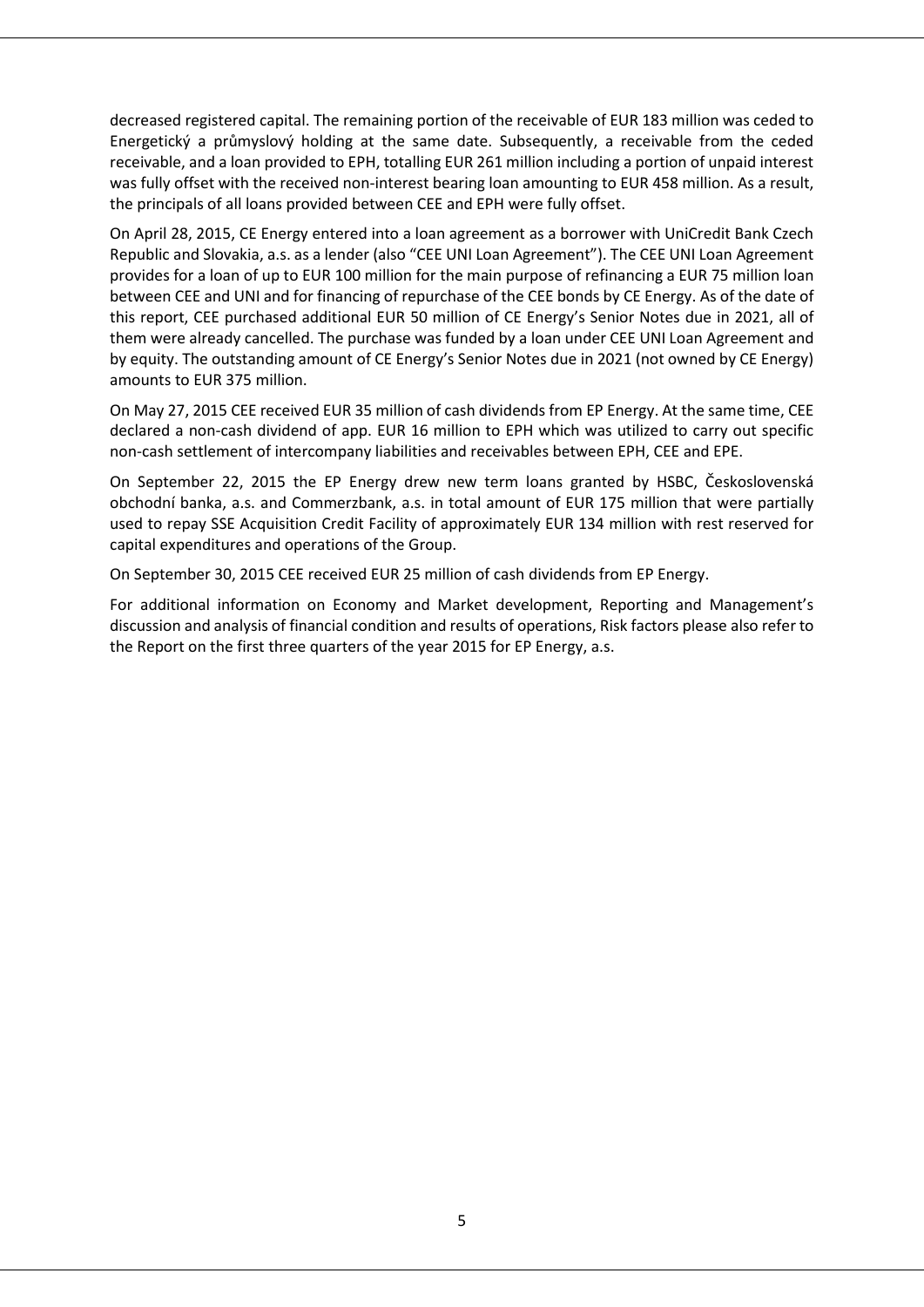## **Subsequent events**

On June 30, 2015, EP Energy, a.s., has, through its subsidiary company EP Hungary, entered into an agreement with France-based E.D.F. International (EDF) on the sale of its majority stake in Hungarybased Budapesti Erőmű Zrt. EP Energy will acquire more than 95% of the shares in a company that owns three gas-fired cogeneration plants (combined heat & power plants – "CHP"): Kelenföld (with an installed capacity of 188 MWe and 219 MWth), Újpest (105 MWe and 347 MWth) and Kispest (113 MWe and 282 MWth). These CHP plants meet almost 60% of the demand for heat in Budapest and generate approximately 3% of Hungarian electricity. The transaction is expected to be completed in the first half of December.

Pražská teplárenská a.s. is undergoing another step of an internal restructuring, where its real estate subsidiaries are being spun-off to a newly established sister company PT Real Estate, a.s. which has the same shareholders' structure as Pražská teplárenská a.s. The project is expected to be finalized in second half of 2015.

On October 1, 2015 SSE paid out EUR 25.4 million of cash dividends to EP Energy.

In October 2015, Moody's issued an update on CE Energy's rating: Corporate Family Rating – Ba2 with outlook stable.

Except for the matters described above and elsewhere in the Report on the first three quarters of the year 2015 for CE Energy or EP Energy or in the Notes to Condensed Consolidated Interim Financial Statements as of and for the nine-month period ended September 30, 2015 of EP Energy, the Company's management is not aware of any other material subsequent events that could have an effect on the condensed consolidated interim financial statements as at September 30, 2015.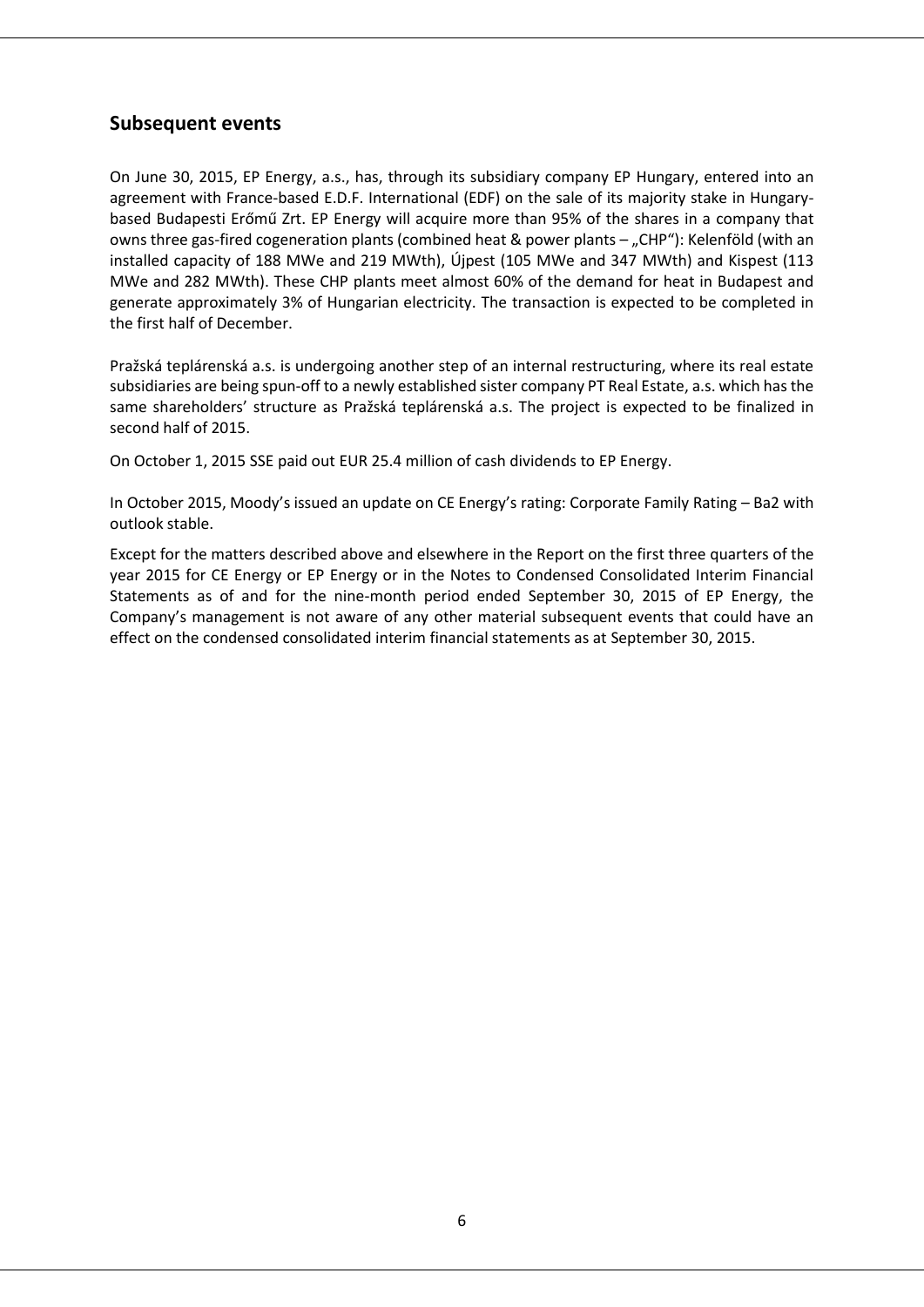### **Appendix 1**

### **Details of adjustments recorded to the EPE's condensed consolidated interim financial statements as of and for the nine-month period ended September 30, 2015 to derive the CEE's condensed consolidated interim financial statements for the same period**

The following tables set forth the condensed consolidated interim statement of comprehensive income of CE Energy for the nine-month period ended September 30, 2015, the condensed consolidated interim statement of financial position of CE Energy as of September 30, 2015, and the condensed consolidated interim statement of cash flows of CE Energy for the nine-month period ended September 30, 2015 derived from the EPE's condensed consolidated interim financial statements as of and for the nine-month period ended September 30, 2015.

#### **Condensed consolidated interim statement of comprehensive income**

**For the nine-month period ended September 30, 2015** *In thousands of EUR ("TEUR")*

|                                                                                  | <b>EPE</b><br>consolidated<br>figures <sup>1</sup> | <b>CEE</b> standalone<br>income statement <sup>2</sup> | Intercompany<br>eliminations <sup>3</sup> | Related FX impact <sup>4</sup> | <b>CE Energy</b><br>consolidated<br>figures |
|----------------------------------------------------------------------------------|----------------------------------------------------|--------------------------------------------------------|-------------------------------------------|--------------------------------|---------------------------------------------|
|                                                                                  |                                                    | <b>Adjustment 1</b>                                    | <b>Adjustment 2</b>                       | <b>Adjustment 3</b>            |                                             |
|                                                                                  | (unaudited)                                        | (unaudited)                                            | (unaudited)                               | (unaudited)                    | (unaudited)                                 |
| Sales: Energy                                                                    | 1,642,343                                          |                                                        |                                           |                                | 1,642,343                                   |
| of which: Electricity                                                            | 1,027,077                                          |                                                        |                                           |                                | 1,027,077                                   |
| Heat                                                                             | 191,804                                            |                                                        |                                           |                                | 191,804                                     |
| Coal                                                                             | 225,335                                            |                                                        |                                           |                                | 225,335                                     |
| Gas                                                                              | 198,127                                            |                                                        |                                           |                                | 198,127                                     |
| Sales: Other                                                                     | 76,348                                             |                                                        |                                           |                                | 76,348                                      |
| Gain (loss) from commodity derivatives for trading with electricity and gas, net | 10,363                                             |                                                        |                                           |                                | 10,363                                      |
| <b>Total sales</b>                                                               | 1,729,054                                          | $\overline{\phantom{a}}$                               | $\overline{\phantom{a}}$                  |                                | 1,729,054                                   |
| Cost of sales: Energy                                                            | (1, 120, 943)                                      |                                                        |                                           |                                | (1, 120, 943)                               |
| Cost of sales: Other                                                             | (21, 617)                                          |                                                        | $\overline{\phantom{a}}$                  |                                | (21, 617)                                   |
| <b>Total cost of sales</b>                                                       | (1, 142, 560)                                      | $\overline{\phantom{a}}$                               | $\sim$                                    | $\overline{\phantom{a}}$       | (1, 142, 560)                               |
| Subtotal                                                                         | 586,494                                            |                                                        |                                           |                                |                                             |
|                                                                                  |                                                    |                                                        |                                           |                                | 586,494                                     |
| Personnel expenses                                                               | (193, 977)                                         | $\overline{\phantom{a}}$                               | $\overline{\phantom{a}}$                  |                                | (193, 977)                                  |
| Depreciation and amortisation                                                    | (207, 296)                                         |                                                        |                                           |                                | (207, 296)                                  |
| Repairs and maintenance                                                          | (5,659)                                            |                                                        |                                           |                                | (5,659)                                     |
| Emission rights, net                                                             | (18, 534)                                          |                                                        | $\overline{\phantom{a}}$                  |                                | (18, 534)                                   |
| Taxes and charges                                                                | (9,205)                                            |                                                        |                                           |                                | (9,205)                                     |
| Other operating income                                                           | 54,086                                             |                                                        |                                           |                                | 54,086                                      |
| Other operating expenses                                                         | (108,092)                                          | (211)                                                  | $\overline{\phantom{a}}$                  |                                | (108, 303)                                  |
| Profit (loss) from operations                                                    | 97,817                                             | (211)                                                  | $\overline{\phantom{a}}$                  |                                | 97,606                                      |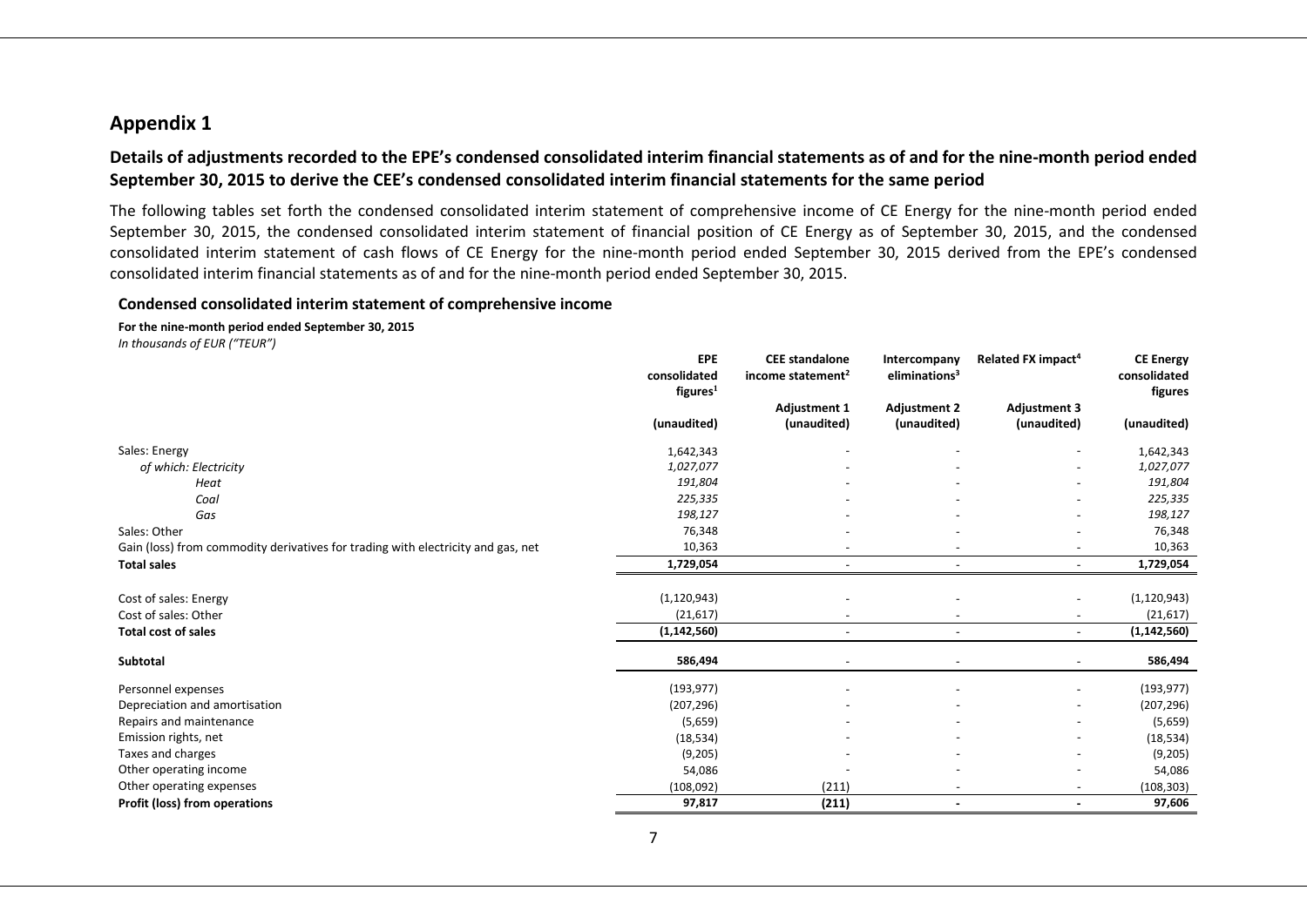| Finance income                                                             | 12,744    | 11,311    | (214)     | (9,346)                  | 14,495    |
|----------------------------------------------------------------------------|-----------|-----------|-----------|--------------------------|-----------|
| Finance expense                                                            | (70, 952) | (34, 012) | 214       | 9,346                    | (95, 404) |
| Profit (loss) from derivative financial instruments                        | (965)     |           |           |                          | (965)     |
| Income from controlled entities                                            |           | 90,191    | (90, 191) |                          |           |
| Net finance income (expense)                                               | (59, 173) | 67,490    | (90, 191) |                          | (81, 874) |
|                                                                            |           |           |           |                          |           |
| Share of profit (loss) of equity accounted investees, net of tax           | (545)     |           |           |                          | (545)     |
| Profit (loss) before income tax                                            | 38,099    | 67,279    | (90, 191) | $\overline{\phantom{a}}$ | 15,187    |
| Income tax revenues (expenses)                                             | (19, 791) | (1, 497)  |           |                          | (21, 288) |
| Profit (loss) for the period                                               | 18,308    | 65,782    | (90, 191) |                          | (6, 101)  |
| Items that are or may be reclassified subsequently to profit or loss:      |           |           |           |                          |           |
| Foreign currency translation differences for foreign operations            | (13, 772) |           |           | (2, 321)                 | (16,093)  |
| Foreign currency translation differences for presentation currency         | 25,620    |           |           | (11,899)                 | 13,721    |
| Effective portion of changes in fair value of cash flow hedges, net of tax | 14,293    |           |           |                          | 14,293    |
| Fair value reserve included in other comprehensive income                  | (183)     |           |           |                          | (183)     |
| Other comprehensive income for the period, net of tax                      | 25,958    |           |           | (14, 220)                | 11,738    |
| Total comprehensive income for the period                                  | 44,266    | 65,782    | (90, 191) | (14, 220)                | 5,637     |
| Profit (loss) attributable to:                                             |           |           |           |                          |           |
| Owners of the Company                                                      | (4, 322)  | 65,782    | (90, 191) |                          | (28, 731) |
| Non-controlling interest                                                   | 22,630    |           |           |                          | 22,630    |
| Profit (loss) for the period                                               | 18,308    | 65,782    | (90, 191) |                          | (6, 101)  |
|                                                                            |           |           |           |                          |           |
| Total comprehensive income attributable to:                                |           |           |           |                          |           |
| Owners of the Company                                                      | 19,125    | 65,782    | (90, 191) | (14, 220)                | (19, 504) |
| Non-controlling interest                                                   | 25,141    |           |           |                          | 25,141    |
| Total comprehensive income for the period                                  | 44,266    | 65,782    | (90, 191) | (14, 220)                | 5,637     |

(1) Condensed consolidated interim statement of comprehensive income of EP Energy, a.s. for the nine-month period ended September 30, 2015

(2) In the Adjustment 1, EPE consolidated figures have been adjusted to include CEE statutory statement of comprehensive income for the nine-month period ended September 30, 2015.

(3) The Adjustment 2 covers eliminations of intercompany transactions between EPE and CEE for the nine-month period ended September 30, 2015.

(4) The Adjustment 3 represents foreign exchange differences.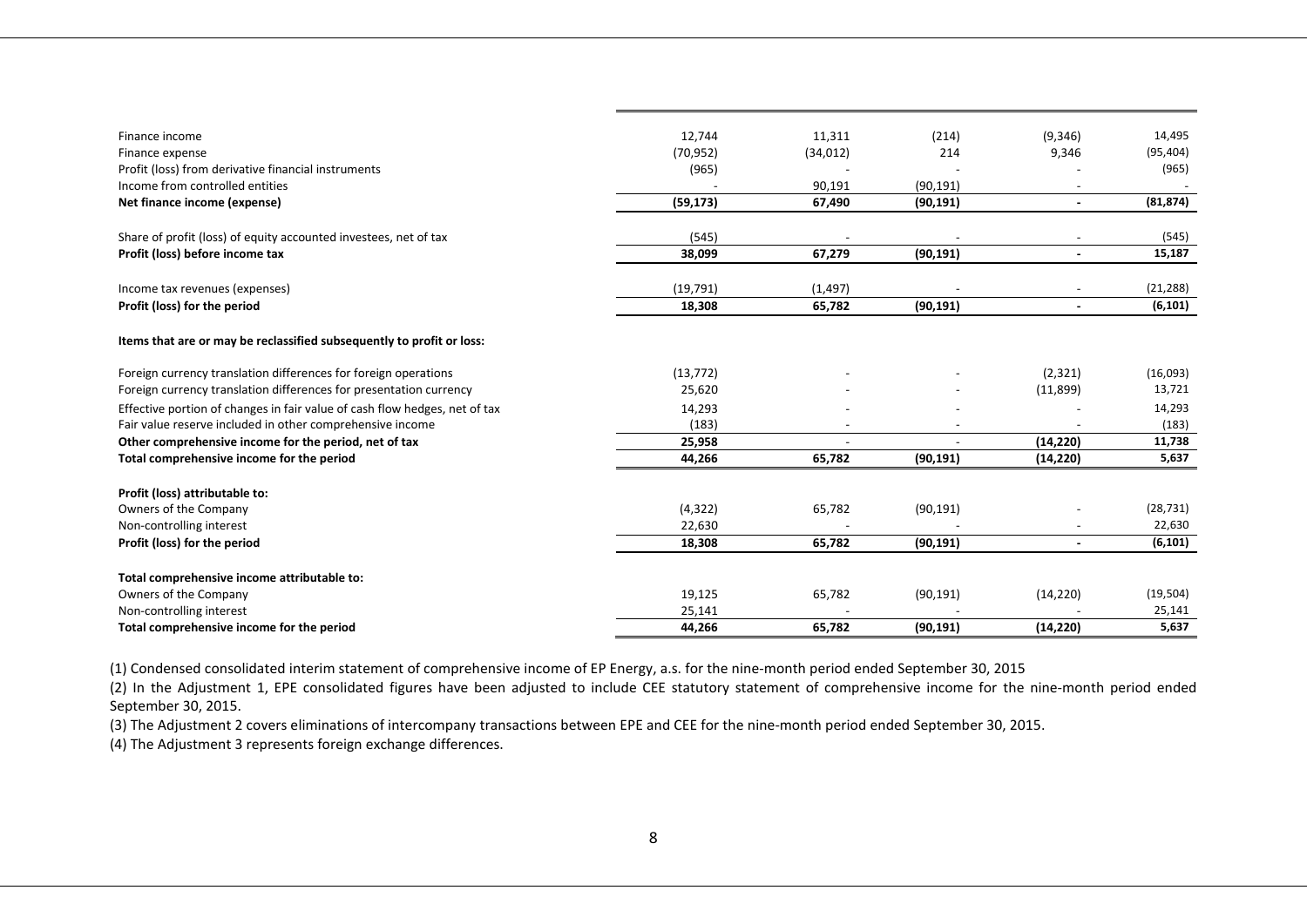### **Condensed consolidated interim statement of financial position**

**As of September 30, 2015**

|                                                  | <b>EPE consolidated</b> | <b>CEE</b> standalone  | <b>Elimination of</b> | <b>CE Energy</b> |
|--------------------------------------------------|-------------------------|------------------------|-----------------------|------------------|
|                                                  | figures $1$             | statement of financial | investment and equity | consolidated     |
|                                                  |                         | position <sup>2</sup>  | of EPE and related FX | figures          |
|                                                  |                         |                        | impact $3$            |                  |
|                                                  |                         | <b>Adjustment 1</b>    | <b>Adjustment 2</b>   |                  |
| Assets                                           | (unaudited)             | (unaudited)            | (unaudited)           | (unaudited)      |
| Property, plant and equipment                    | 2,184,763               |                        |                       | 2,184,763        |
| Intangible assets                                | 121,903                 |                        |                       | 121,903          |
| Goodwill                                         | 102,703                 |                        |                       | 102,703          |
| Investment property                              | 2,516                   |                        |                       | 2,516            |
| Participations with control                      |                         | 1,271,887              | (1, 271, 887)         |                  |
| Participations with significant influence        | 117,463                 |                        |                       | 117,463          |
| Financial instruments and other financial assets | 7,350                   |                        |                       | 7,350            |
| of which receivables from the parent company     |                         |                        |                       |                  |
| Trade receivables and other assets               | 9,427                   |                        |                       | 9,427            |
| Deferred tax assets                              | 8,105                   |                        |                       | 8,105            |
| <b>Total non-current assets</b>                  | 2,554,230               | 1,271,887              | (1, 271, 887)         | 2,554,230        |
| Inventories                                      | 92,468                  |                        |                       | 94,468           |
| Extracted minerals and mineral products          | 6,223                   |                        |                       | 6,223            |
| Trade receivables and other assets               | 322,669                 | 14                     |                       | 322,683          |
| Financial instruments and other financial assets | 358,485                 |                        |                       | 358,485          |
| of which receivables from the parent company     | 302,974                 |                        |                       | 302,974          |
| Prepayments and other deferrals                  | 3,643                   |                        |                       | 3,643            |
| Tax receivables                                  | 24,553                  | 34                     |                       | 24,587           |
| Cash and cash equivalents                        | 203,100                 | 39,770                 |                       | 242,870          |
| Assets/disposal groups held for sale             | 23,550                  |                        |                       | 23,550           |
| <b>Total current assets</b>                      | 1,034,691               | 39,818                 |                       | 1,074,509        |
| <b>Total assets</b>                              | 3,588,921               | 1,311,705              | (1, 271, 887)         | 3,628,739        |
|                                                  |                         |                        |                       |                  |
| Equity<br>Share capital                          | 526,663                 | 78                     | (526, 663)            | 78               |
|                                                  |                         |                        |                       |                  |
| Share premium                                    | 116,434                 |                        | (116, 434)            |                  |
| Reserves                                         | (415, 355)              | 753,233                | (640, 019)            | (302, 141)       |
| <b>Retained earnings</b>                         | 359,436                 | 75,706                 | 11,229                | 446,371          |
| Total equity attributable to equity holders      | 587,178                 | 829,017                | (1, 271, 887)         | 144,308          |
| Non-controlling interest                         | 449,958                 |                        |                       | 449,958          |
| <b>Total equity</b>                              | 1,037,136               | 829,017                | (1, 271, 887)         | 594,266          |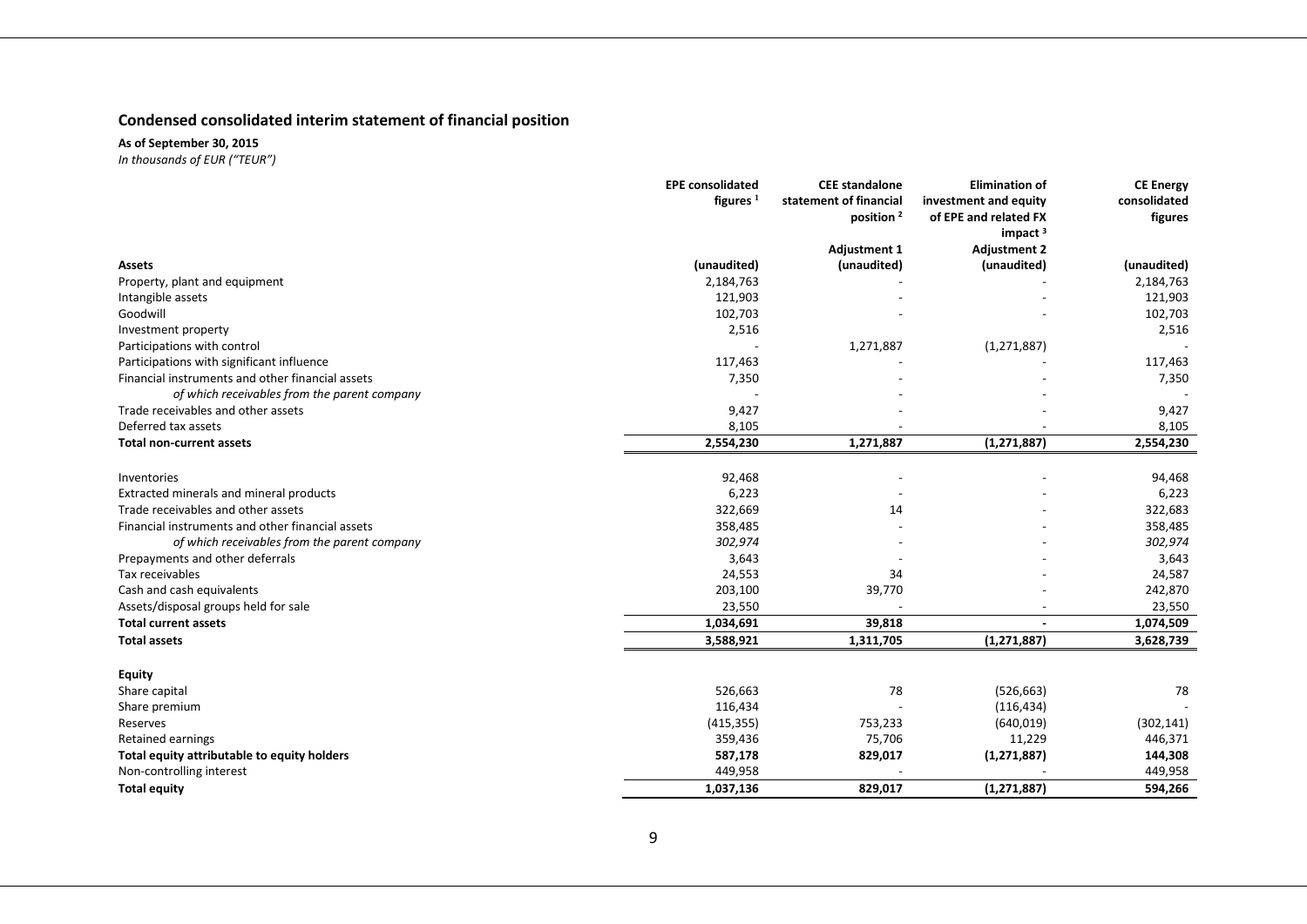| <b>Liabilities</b>                                    |           |                          |                          |           |
|-------------------------------------------------------|-----------|--------------------------|--------------------------|-----------|
| Loans and borrowings                                  | 1,316,976 | 474,345                  |                          | 1,791,321 |
| of which owed to the parent company                   |           | $\overline{\phantom{a}}$ | ۰                        |           |
| Financial instruments and other financial liabilities | 294       |                          | $\overline{\phantom{a}}$ | 294       |
| Provisions                                            | 355,606   |                          |                          | 355,606   |
| Deferred income                                       | 36,053    |                          |                          | 36,053    |
| Deferred tax liabilities                              | 228,617   | 1,082                    |                          | 229,699   |
| Trade payables and other liabilities                  | 75,245    |                          | $\overline{\phantom{0}}$ | 75,245    |
| <b>Total non-current liabilities</b>                  | 2,012,791 | 475,427                  |                          | 2,488,218 |
|                                                       |           |                          |                          |           |
| Trade payables and other liabilities                  | 329,990   |                          | -                        | 329,991   |
| Loans and borrowings                                  | 68,123    | 5,425                    |                          | 73,548    |
| of which owed to the parent company                   | 2,593     |                          |                          | 2,593     |
| Financial instruments and other financial liabilities | 1,100     |                          | ۰                        | 1,100     |
| Provisions                                            | 77,181    |                          |                          | 77,181    |
| Deferred income                                       | 40,626    |                          | ۰                        | 40,626    |
| Current income tax liability                          | 5,224     | 1,835                    |                          | 7,059     |
| Liabilities from disposal groups held for sale        | 16,750    |                          |                          | 16,750    |
| <b>Total current liabilities</b>                      | 538,994   | 7,261                    | ٠                        | 546,255   |
| <b>Total liabilities</b>                              | 2,551,785 | 482,688                  |                          | 3,034,473 |
| <b>Total equity and liabilities</b>                   | 3,588,921 | 1,311,705                | (1, 271, 887)            | 3,628,739 |

(1) Condensed consolidated interim statement of financial position of EP Energy, a.s. as of September 30, 2015

(2) In the Adjustment 1, EPE consolidated figures have been adjusted to include the CEE statutory statement of financial position as of September 30, 2015.

(3) The Adjustment 2 is related to elimination of investment of CEE in EPE together with the associated FX impact and elimination of equity of EPE.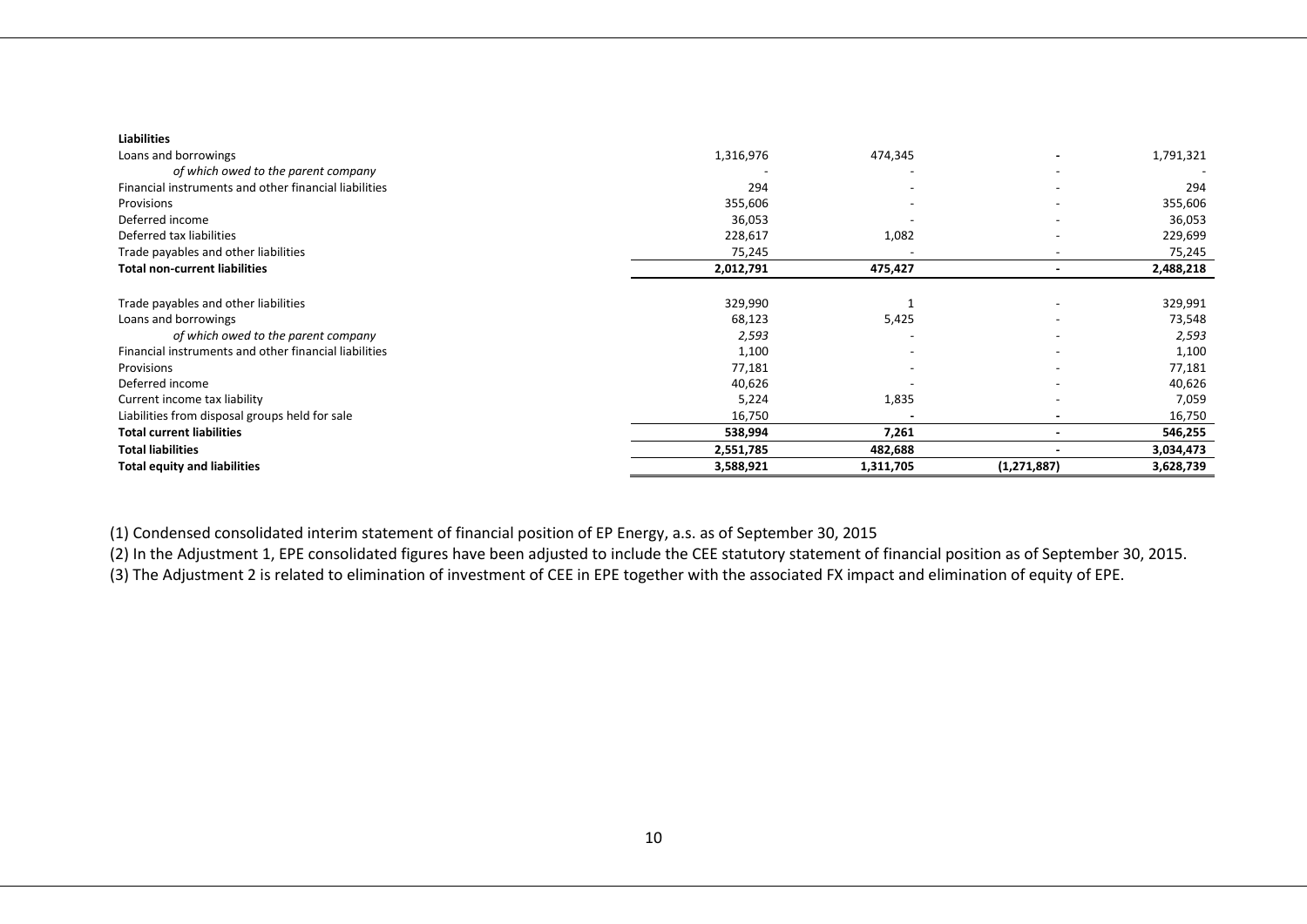## **Condensed consolidated interim statement of cash flows**

#### **For the nine-month period ended September 30, 2015**

|                                                                                                        | <b>EPE</b> consolidated<br>figures $1$ | <b>CEE</b> standalone<br>statement of cash<br>flows incl. impact<br>from CEE<br>consolidation $^2$ | <b>Repayment of</b><br>2021 Senior<br>Notes $3$ | <b>Proceeds</b><br>(repayments) of<br>loans and<br>borrowings <sup>4</sup> | Intercompany<br>eliminations <sup>5</sup> | <b>CE Energy</b><br>consolidated<br>figures |
|--------------------------------------------------------------------------------------------------------|----------------------------------------|----------------------------------------------------------------------------------------------------|-------------------------------------------------|----------------------------------------------------------------------------|-------------------------------------------|---------------------------------------------|
|                                                                                                        | (unaudited)                            | <b>Adjustment 1</b><br>(unaudited)                                                                 | <b>Adjustment 2</b><br>(unaudited)              | <b>Adjustment 3</b><br>(unaudited)                                         | <b>Adjustment 4</b><br>(unaudited)        | (unaudited)                                 |
| <b>OPERATING ACTIVITIES</b>                                                                            |                                        |                                                                                                    |                                                 |                                                                            |                                           |                                             |
| Profit (loss) for the period                                                                           | 18,308                                 | 65,782                                                                                             |                                                 |                                                                            | (90, 191)                                 | (6, 101)                                    |
| Adjustments for:                                                                                       |                                        |                                                                                                    |                                                 |                                                                            |                                           |                                             |
| Income taxes                                                                                           | 19,791                                 | 1,497                                                                                              |                                                 |                                                                            |                                           | 21,288                                      |
| Depreciation and amortisation                                                                          | 207,296                                |                                                                                                    |                                                 |                                                                            |                                           | 207,296                                     |
| Dividend income                                                                                        |                                        | (90, 191)                                                                                          |                                                 |                                                                            | 90,191                                    |                                             |
| Impairment losses on property, plant and equipment and<br>intangible assets                            | 1,294                                  |                                                                                                    |                                                 |                                                                            |                                           | 1,294                                       |
| (Gain) loss on disposal of property, plant and equipment,<br>investment property and intangible assets | (2,503)                                |                                                                                                    |                                                 |                                                                            |                                           | (2,503)                                     |
| (Gain) loss on disposal of inventories                                                                 | (1,036)                                |                                                                                                    |                                                 |                                                                            |                                           | (1,036)                                     |
| <b>Emission rights</b>                                                                                 | 18,534                                 |                                                                                                    |                                                 |                                                                            |                                           | 18,534                                      |
| Share of (profit) loss of equity accounted investees                                                   | 545                                    |                                                                                                    |                                                 |                                                                            |                                           | 545                                         |
| (Gain) loss on financial instruments                                                                   | 965                                    |                                                                                                    |                                                 |                                                                            |                                           | 965                                         |
| Net interest expense                                                                                   | 45,176                                 | 29,085                                                                                             |                                                 |                                                                            |                                           | 74,261                                      |
| Change in allowance for impairment to trade receivables and<br>other assets, write-offs                | 2,879                                  |                                                                                                    |                                                 |                                                                            |                                           | 2,879                                       |
| Change in provisions                                                                                   | (8, 325)                               |                                                                                                    |                                                 |                                                                            |                                           | (8, 325)                                    |
| Unrealised foreign exchange (gains) losses, net                                                        | (19,999)                               | (8, 483)                                                                                           |                                                 |                                                                            |                                           | (28, 482)                                   |
| Operating profit (loss) before changes in working capital                                              | 282,925                                | (2, 310)                                                                                           |                                                 |                                                                            |                                           | 280,615                                     |
| Change in financial instruments at other than fair value                                               | 15,317                                 |                                                                                                    |                                                 |                                                                            |                                           | 15,317                                      |
| Change in trade receivables and other assets                                                           | 35,803                                 |                                                                                                    |                                                 |                                                                            |                                           | 35,803                                      |
| Change in inventories (including proceeds from sale)                                                   | (15, 432)                              |                                                                                                    |                                                 |                                                                            |                                           | (15, 432)                                   |
| Change in extracted minerals and mineral products                                                      | 1,703                                  |                                                                                                    |                                                 |                                                                            |                                           | 1,703                                       |
| Change in assets held for sale and related liabilities                                                 | 2,916                                  |                                                                                                    |                                                 |                                                                            |                                           | 2,916                                       |
| Change in trade payables and other liabilities                                                         | (16, 342)                              | (17, 994)                                                                                          |                                                 |                                                                            | 17,977                                    | (16, 359)                                   |
| Cash generated from (used in) operations                                                               | 306,890                                | (20, 304)                                                                                          |                                                 |                                                                            | 17,977                                    | 304,563                                     |
| Interest paid                                                                                          | (33, 817)                              | (36,048)                                                                                           |                                                 |                                                                            |                                           | (69, 865)                                   |
| Income taxes paid                                                                                      | (35, 281)                              | (9)                                                                                                |                                                 |                                                                            |                                           | (35, 290)                                   |
| Cash flows generated from (used in) operating activities                                               | 237,792                                | (56, 361)                                                                                          |                                                 |                                                                            | 17.977                                    | 199,408                                     |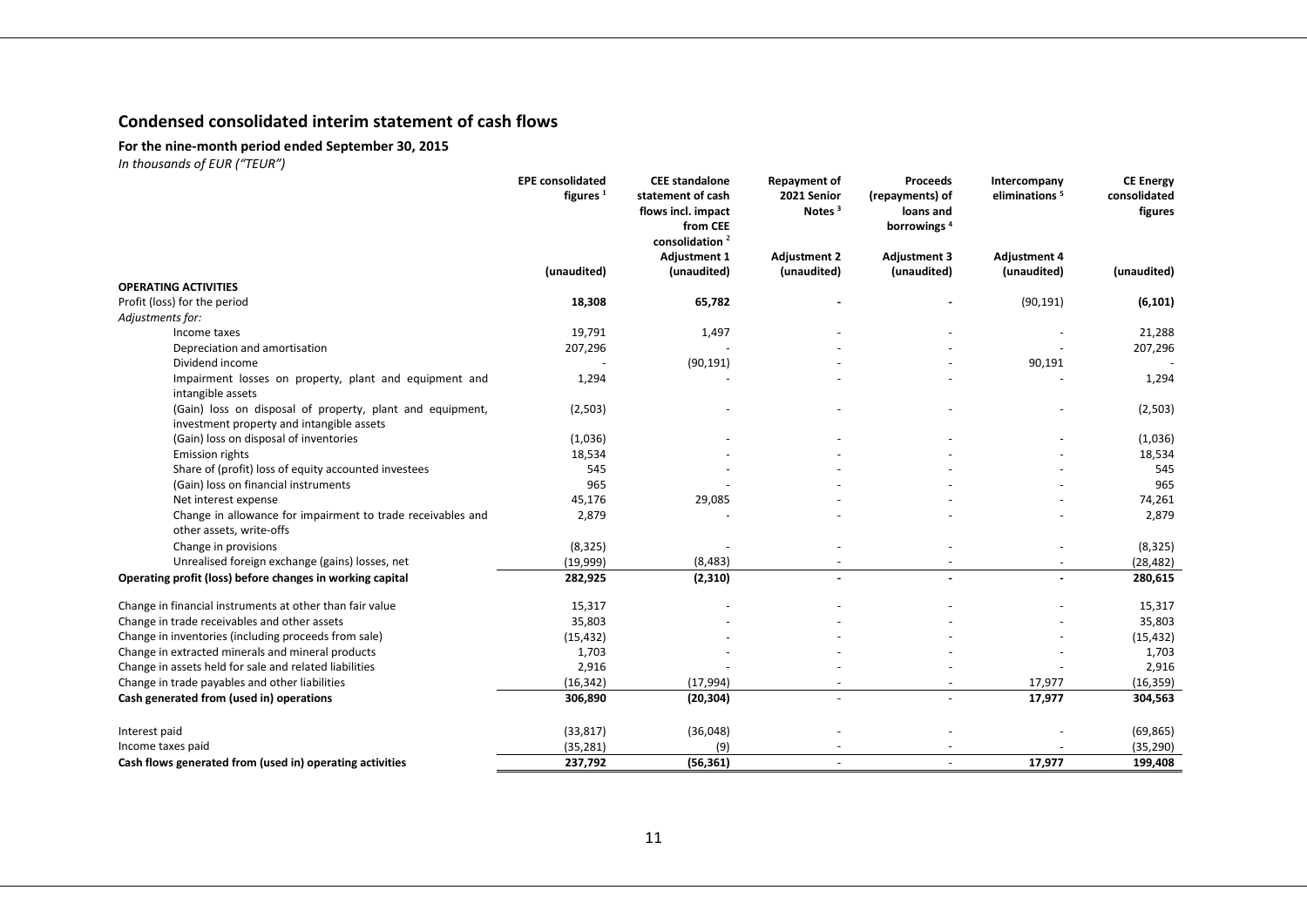| <b>INVESTING ACTIVITIES</b>                                            |            |               |           |         |                          |            |
|------------------------------------------------------------------------|------------|---------------|-----------|---------|--------------------------|------------|
| Received dividends                                                     | 1,550      |               |           |         |                          | 1,550      |
| Proceeds from sale of financial instruments - derivatives              | (481)      |               |           |         |                          | (481)      |
| Acquisition of property, plant and equipment, investment property and  |            |               |           |         |                          |            |
| other intangible assets                                                | (128, 212) |               |           |         | $\overline{\phantom{a}}$ | (128, 212) |
| Purchase of emission rights                                            | (934)      |               |           |         |                          | (934)      |
| Proceeds from sale of emission rights                                  | 144        |               |           |         |                          | 144        |
| Proceeds from sale of property, plant and equipment, investment        |            |               |           |         |                          |            |
| property and other intangible assets                                   | 6,001      |               |           |         |                          | 6,001      |
| Acquisition of subsidiaries and special purpose entities, net of cash  |            |               |           |         |                          |            |
| acquired                                                               | (3,645)    |               |           |         |                          | (3,645)    |
| Increase in participation in existing subsidiaries and special purpose |            |               |           |         |                          |            |
| entities                                                               | (5, 315)   |               |           |         |                          | (5, 315)   |
| Interest received                                                      | 802        |               |           |         |                          | 802        |
| Cash flows from (used in) investing activities                         | (130,090)  |               |           |         |                          | (130,090)  |
|                                                                        |            |               |           |         |                          |            |
| <b>FINANCING ACTIVITIES</b>                                            |            |               |           |         |                          |            |
| Proceeds from loans received                                           | 242,361    |               |           | 100,000 |                          | 342,361    |
| Repayments of borrowings                                               | (256, 635) |               |           |         |                          | (256, 635) |
| Repayment of bonds issued                                              |            |               | (120,000) |         |                          | (120,000)  |
| Dividends paid                                                         | (93, 942)  |               |           |         | 60,000                   | (33, 942)  |
| Cash flows from (used in) financing activities                         | (108, 216) |               | (120,000) | 100,000 | 60,000                   | (68, 216)  |
|                                                                        |            |               |           |         |                          |            |
| Net increase (decrease) in cash and cash equivalents                   | (514)      | (56, 361)     | (120,000) | 100,000 | 77,977                   | 1,102      |
| Cash and cash equivalents at beginning of the period                   | 200,978    | 37,409        |           |         |                          | 238,387    |
| Effect of exchange rate fluctuations on cash held                      | 2,636      | 745           |           |         |                          | 3,381      |
| Cash and cash equivalents at end of the period                         | 203,100    | $(18, 207)^6$ | (120,000) | 100,000 | 77,977                   | 242,870    |

(1) Condensed consolidated interim statement of cash flows of EP Energy, a.s. for the nine-month period ended September 30, 2015

(2) In the Adjustment 1, EPE consolidated figures have been adjusted to include CEE statutory statement of cash flows for the nine-month period ended September 30, 2015 and related FX impact.

(3) The Adjustment 2 covers a cash outflow from repayment of 2021 Senior Notes.

(4) The Adjustment 3 comprises a cash inflow from proceeds of loans and borrowings.

(5) The Adjustment 4 covers eliminations of intercompany balances between EPE and CEE for the nine-month period ended September 30, 2015.

(6) In order to separately present individual cash transactions on CE Energy level, the cash balance does not reconcile to a cash position of EUR 39.8 million as presented above in Appendix 1 in CE Energy standalone statement of financial position.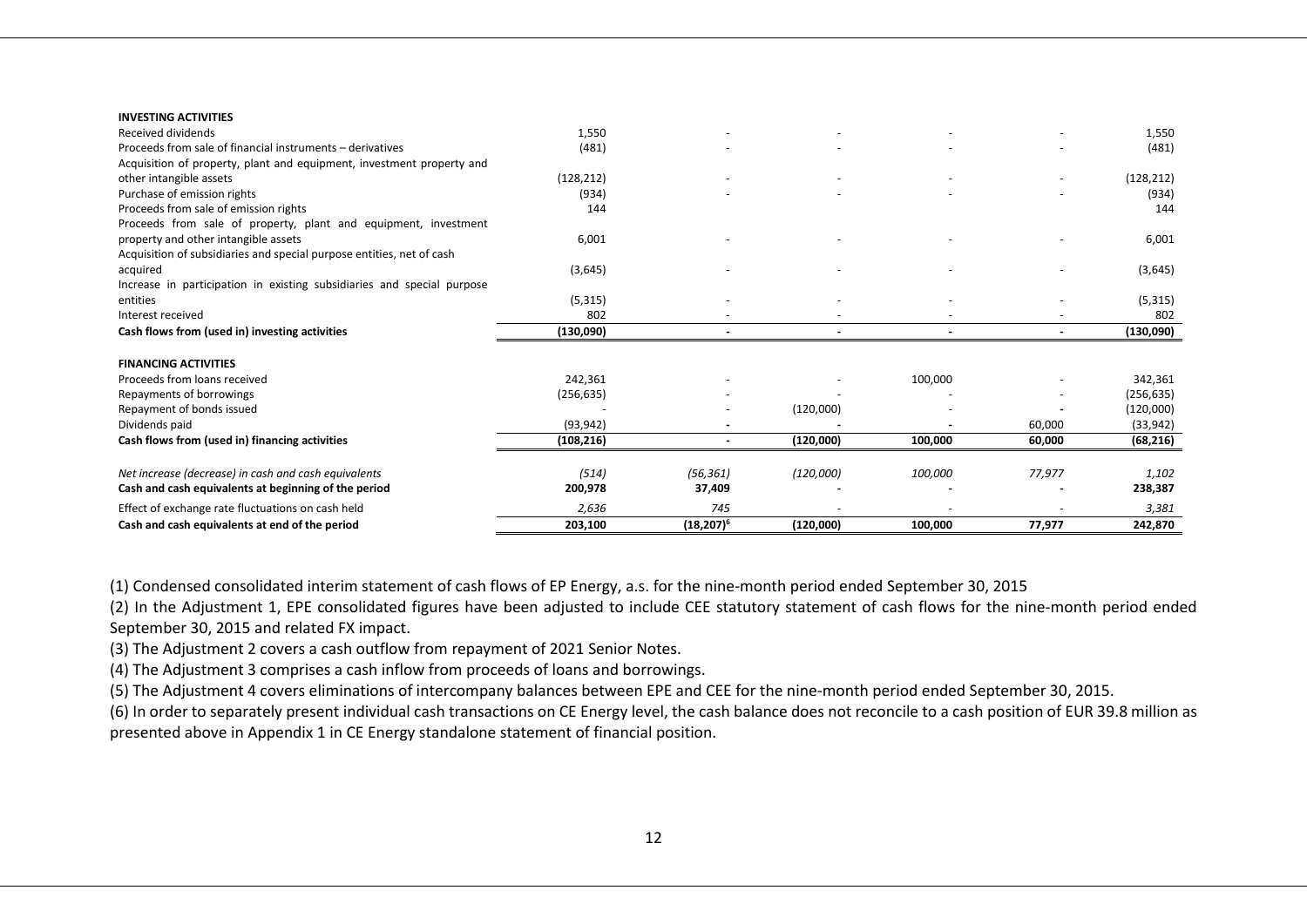## **Appendix 2**

### **Condensed consolidated interim statement of comprehensive income**

**For the period from July 1, 2015 to September 30, 2015**

| September 30,<br>September 30,<br>2015<br>2014<br>(unaudited)<br>(unaudited)<br>(restated)<br>Sales: Energy<br>517,372<br>461,095<br>of which: Electricity<br>344,368<br>342,962<br>24,339<br>22,060<br>Heat<br>89,743<br>Coal<br>65,141<br>Gas<br>58,922<br>30,782<br>Other energy products<br>150<br>26,102<br>Sales: Other<br>28,504<br>Gain (loss) from commodity derivatives for trading with electricity and gas,<br>2,464<br>5,465<br>net<br><b>Total sales</b><br>545,938<br>495,064<br>Cost of sales: Energy<br>(367,019)<br>(324, 267)<br>Cost of sales: Other<br>(3,082)<br>(14, 257)<br><b>Total cost of sales</b><br>(370, 101)<br>(338, 524)<br><b>Subtotal</b><br>175,837<br>156,540<br>Personnel expenses<br>(61, 602)<br>(63, 248)<br>(70, 299)<br>(72, 432)<br>Depreciation and amortisation<br>Repairs and maintenance<br>(541)<br>(4,033)<br>(4,906)<br>Emission rights, net<br>(6, 757)<br>(2,939)<br>(3,409)<br>Taxes and charges<br>Other operating income<br>15,538<br>15,830<br>(30, 538)<br>Other operating expenses<br>(28, 033)<br>Profit (loss) from operations<br>(3,691)<br>18,699<br>3,921<br>Finance income<br>12,933<br>(29, 551)<br>(38, 462)<br>Finance expense<br>Profit (loss) from derivative financial instruments<br>(298)<br>2,004<br>(25, 928)<br>(23, 525)<br>Net finance income (expense)<br>832<br>Share of profit (loss) of equity accounted investees, net of tax<br>(638)<br>Profit (loss) before income tax<br>(6, 397)<br>(27, 854)<br>Income tax revenues (expenses)<br>(5,903)<br>5,392<br>(12, 300)<br>(22, 462)<br>Profit (loss) for the period | July 1 to | July 1 to |
|--------------------------------------------------------------------------------------------------------------------------------------------------------------------------------------------------------------------------------------------------------------------------------------------------------------------------------------------------------------------------------------------------------------------------------------------------------------------------------------------------------------------------------------------------------------------------------------------------------------------------------------------------------------------------------------------------------------------------------------------------------------------------------------------------------------------------------------------------------------------------------------------------------------------------------------------------------------------------------------------------------------------------------------------------------------------------------------------------------------------------------------------------------------------------------------------------------------------------------------------------------------------------------------------------------------------------------------------------------------------------------------------------------------------------------------------------------------------------------------------------------------------------------------------------------------------------------------------------------|-----------|-----------|
|                                                                                                                                                                                                                                                                                                                                                                                                                                                                                                                                                                                                                                                                                                                                                                                                                                                                                                                                                                                                                                                                                                                                                                                                                                                                                                                                                                                                                                                                                                                                                                                                        |           |           |
|                                                                                                                                                                                                                                                                                                                                                                                                                                                                                                                                                                                                                                                                                                                                                                                                                                                                                                                                                                                                                                                                                                                                                                                                                                                                                                                                                                                                                                                                                                                                                                                                        |           |           |
|                                                                                                                                                                                                                                                                                                                                                                                                                                                                                                                                                                                                                                                                                                                                                                                                                                                                                                                                                                                                                                                                                                                                                                                                                                                                                                                                                                                                                                                                                                                                                                                                        |           |           |
|                                                                                                                                                                                                                                                                                                                                                                                                                                                                                                                                                                                                                                                                                                                                                                                                                                                                                                                                                                                                                                                                                                                                                                                                                                                                                                                                                                                                                                                                                                                                                                                                        |           |           |
|                                                                                                                                                                                                                                                                                                                                                                                                                                                                                                                                                                                                                                                                                                                                                                                                                                                                                                                                                                                                                                                                                                                                                                                                                                                                                                                                                                                                                                                                                                                                                                                                        |           |           |
|                                                                                                                                                                                                                                                                                                                                                                                                                                                                                                                                                                                                                                                                                                                                                                                                                                                                                                                                                                                                                                                                                                                                                                                                                                                                                                                                                                                                                                                                                                                                                                                                        |           |           |
|                                                                                                                                                                                                                                                                                                                                                                                                                                                                                                                                                                                                                                                                                                                                                                                                                                                                                                                                                                                                                                                                                                                                                                                                                                                                                                                                                                                                                                                                                                                                                                                                        |           |           |
|                                                                                                                                                                                                                                                                                                                                                                                                                                                                                                                                                                                                                                                                                                                                                                                                                                                                                                                                                                                                                                                                                                                                                                                                                                                                                                                                                                                                                                                                                                                                                                                                        |           |           |
|                                                                                                                                                                                                                                                                                                                                                                                                                                                                                                                                                                                                                                                                                                                                                                                                                                                                                                                                                                                                                                                                                                                                                                                                                                                                                                                                                                                                                                                                                                                                                                                                        |           |           |
|                                                                                                                                                                                                                                                                                                                                                                                                                                                                                                                                                                                                                                                                                                                                                                                                                                                                                                                                                                                                                                                                                                                                                                                                                                                                                                                                                                                                                                                                                                                                                                                                        |           |           |
|                                                                                                                                                                                                                                                                                                                                                                                                                                                                                                                                                                                                                                                                                                                                                                                                                                                                                                                                                                                                                                                                                                                                                                                                                                                                                                                                                                                                                                                                                                                                                                                                        |           |           |
|                                                                                                                                                                                                                                                                                                                                                                                                                                                                                                                                                                                                                                                                                                                                                                                                                                                                                                                                                                                                                                                                                                                                                                                                                                                                                                                                                                                                                                                                                                                                                                                                        |           |           |
|                                                                                                                                                                                                                                                                                                                                                                                                                                                                                                                                                                                                                                                                                                                                                                                                                                                                                                                                                                                                                                                                                                                                                                                                                                                                                                                                                                                                                                                                                                                                                                                                        |           |           |
|                                                                                                                                                                                                                                                                                                                                                                                                                                                                                                                                                                                                                                                                                                                                                                                                                                                                                                                                                                                                                                                                                                                                                                                                                                                                                                                                                                                                                                                                                                                                                                                                        |           |           |
|                                                                                                                                                                                                                                                                                                                                                                                                                                                                                                                                                                                                                                                                                                                                                                                                                                                                                                                                                                                                                                                                                                                                                                                                                                                                                                                                                                                                                                                                                                                                                                                                        |           |           |
|                                                                                                                                                                                                                                                                                                                                                                                                                                                                                                                                                                                                                                                                                                                                                                                                                                                                                                                                                                                                                                                                                                                                                                                                                                                                                                                                                                                                                                                                                                                                                                                                        |           |           |
|                                                                                                                                                                                                                                                                                                                                                                                                                                                                                                                                                                                                                                                                                                                                                                                                                                                                                                                                                                                                                                                                                                                                                                                                                                                                                                                                                                                                                                                                                                                                                                                                        |           |           |
|                                                                                                                                                                                                                                                                                                                                                                                                                                                                                                                                                                                                                                                                                                                                                                                                                                                                                                                                                                                                                                                                                                                                                                                                                                                                                                                                                                                                                                                                                                                                                                                                        |           |           |
|                                                                                                                                                                                                                                                                                                                                                                                                                                                                                                                                                                                                                                                                                                                                                                                                                                                                                                                                                                                                                                                                                                                                                                                                                                                                                                                                                                                                                                                                                                                                                                                                        |           |           |
|                                                                                                                                                                                                                                                                                                                                                                                                                                                                                                                                                                                                                                                                                                                                                                                                                                                                                                                                                                                                                                                                                                                                                                                                                                                                                                                                                                                                                                                                                                                                                                                                        |           |           |
|                                                                                                                                                                                                                                                                                                                                                                                                                                                                                                                                                                                                                                                                                                                                                                                                                                                                                                                                                                                                                                                                                                                                                                                                                                                                                                                                                                                                                                                                                                                                                                                                        |           |           |
|                                                                                                                                                                                                                                                                                                                                                                                                                                                                                                                                                                                                                                                                                                                                                                                                                                                                                                                                                                                                                                                                                                                                                                                                                                                                                                                                                                                                                                                                                                                                                                                                        |           |           |
|                                                                                                                                                                                                                                                                                                                                                                                                                                                                                                                                                                                                                                                                                                                                                                                                                                                                                                                                                                                                                                                                                                                                                                                                                                                                                                                                                                                                                                                                                                                                                                                                        |           |           |
|                                                                                                                                                                                                                                                                                                                                                                                                                                                                                                                                                                                                                                                                                                                                                                                                                                                                                                                                                                                                                                                                                                                                                                                                                                                                                                                                                                                                                                                                                                                                                                                                        |           |           |
|                                                                                                                                                                                                                                                                                                                                                                                                                                                                                                                                                                                                                                                                                                                                                                                                                                                                                                                                                                                                                                                                                                                                                                                                                                                                                                                                                                                                                                                                                                                                                                                                        |           |           |
|                                                                                                                                                                                                                                                                                                                                                                                                                                                                                                                                                                                                                                                                                                                                                                                                                                                                                                                                                                                                                                                                                                                                                                                                                                                                                                                                                                                                                                                                                                                                                                                                        |           |           |
|                                                                                                                                                                                                                                                                                                                                                                                                                                                                                                                                                                                                                                                                                                                                                                                                                                                                                                                                                                                                                                                                                                                                                                                                                                                                                                                                                                                                                                                                                                                                                                                                        |           |           |
|                                                                                                                                                                                                                                                                                                                                                                                                                                                                                                                                                                                                                                                                                                                                                                                                                                                                                                                                                                                                                                                                                                                                                                                                                                                                                                                                                                                                                                                                                                                                                                                                        |           |           |
|                                                                                                                                                                                                                                                                                                                                                                                                                                                                                                                                                                                                                                                                                                                                                                                                                                                                                                                                                                                                                                                                                                                                                                                                                                                                                                                                                                                                                                                                                                                                                                                                        |           |           |
|                                                                                                                                                                                                                                                                                                                                                                                                                                                                                                                                                                                                                                                                                                                                                                                                                                                                                                                                                                                                                                                                                                                                                                                                                                                                                                                                                                                                                                                                                                                                                                                                        |           |           |
|                                                                                                                                                                                                                                                                                                                                                                                                                                                                                                                                                                                                                                                                                                                                                                                                                                                                                                                                                                                                                                                                                                                                                                                                                                                                                                                                                                                                                                                                                                                                                                                                        |           |           |
|                                                                                                                                                                                                                                                                                                                                                                                                                                                                                                                                                                                                                                                                                                                                                                                                                                                                                                                                                                                                                                                                                                                                                                                                                                                                                                                                                                                                                                                                                                                                                                                                        |           |           |
|                                                                                                                                                                                                                                                                                                                                                                                                                                                                                                                                                                                                                                                                                                                                                                                                                                                                                                                                                                                                                                                                                                                                                                                                                                                                                                                                                                                                                                                                                                                                                                                                        |           |           |
|                                                                                                                                                                                                                                                                                                                                                                                                                                                                                                                                                                                                                                                                                                                                                                                                                                                                                                                                                                                                                                                                                                                                                                                                                                                                                                                                                                                                                                                                                                                                                                                                        |           |           |
|                                                                                                                                                                                                                                                                                                                                                                                                                                                                                                                                                                                                                                                                                                                                                                                                                                                                                                                                                                                                                                                                                                                                                                                                                                                                                                                                                                                                                                                                                                                                                                                                        |           |           |
|                                                                                                                                                                                                                                                                                                                                                                                                                                                                                                                                                                                                                                                                                                                                                                                                                                                                                                                                                                                                                                                                                                                                                                                                                                                                                                                                                                                                                                                                                                                                                                                                        |           |           |
|                                                                                                                                                                                                                                                                                                                                                                                                                                                                                                                                                                                                                                                                                                                                                                                                                                                                                                                                                                                                                                                                                                                                                                                                                                                                                                                                                                                                                                                                                                                                                                                                        |           |           |
|                                                                                                                                                                                                                                                                                                                                                                                                                                                                                                                                                                                                                                                                                                                                                                                                                                                                                                                                                                                                                                                                                                                                                                                                                                                                                                                                                                                                                                                                                                                                                                                                        |           |           |
|                                                                                                                                                                                                                                                                                                                                                                                                                                                                                                                                                                                                                                                                                                                                                                                                                                                                                                                                                                                                                                                                                                                                                                                                                                                                                                                                                                                                                                                                                                                                                                                                        |           |           |
|                                                                                                                                                                                                                                                                                                                                                                                                                                                                                                                                                                                                                                                                                                                                                                                                                                                                                                                                                                                                                                                                                                                                                                                                                                                                                                                                                                                                                                                                                                                                                                                                        |           |           |